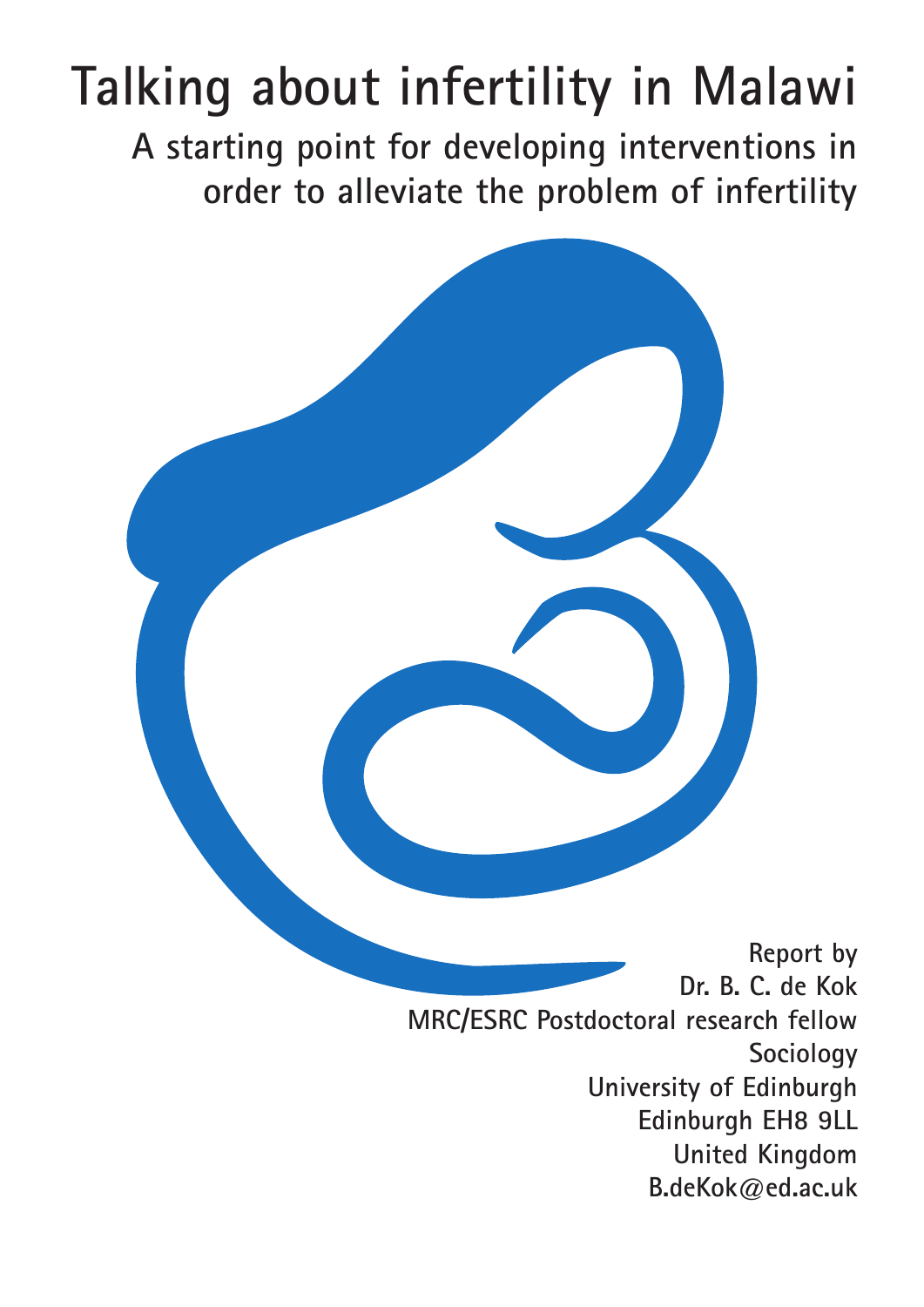



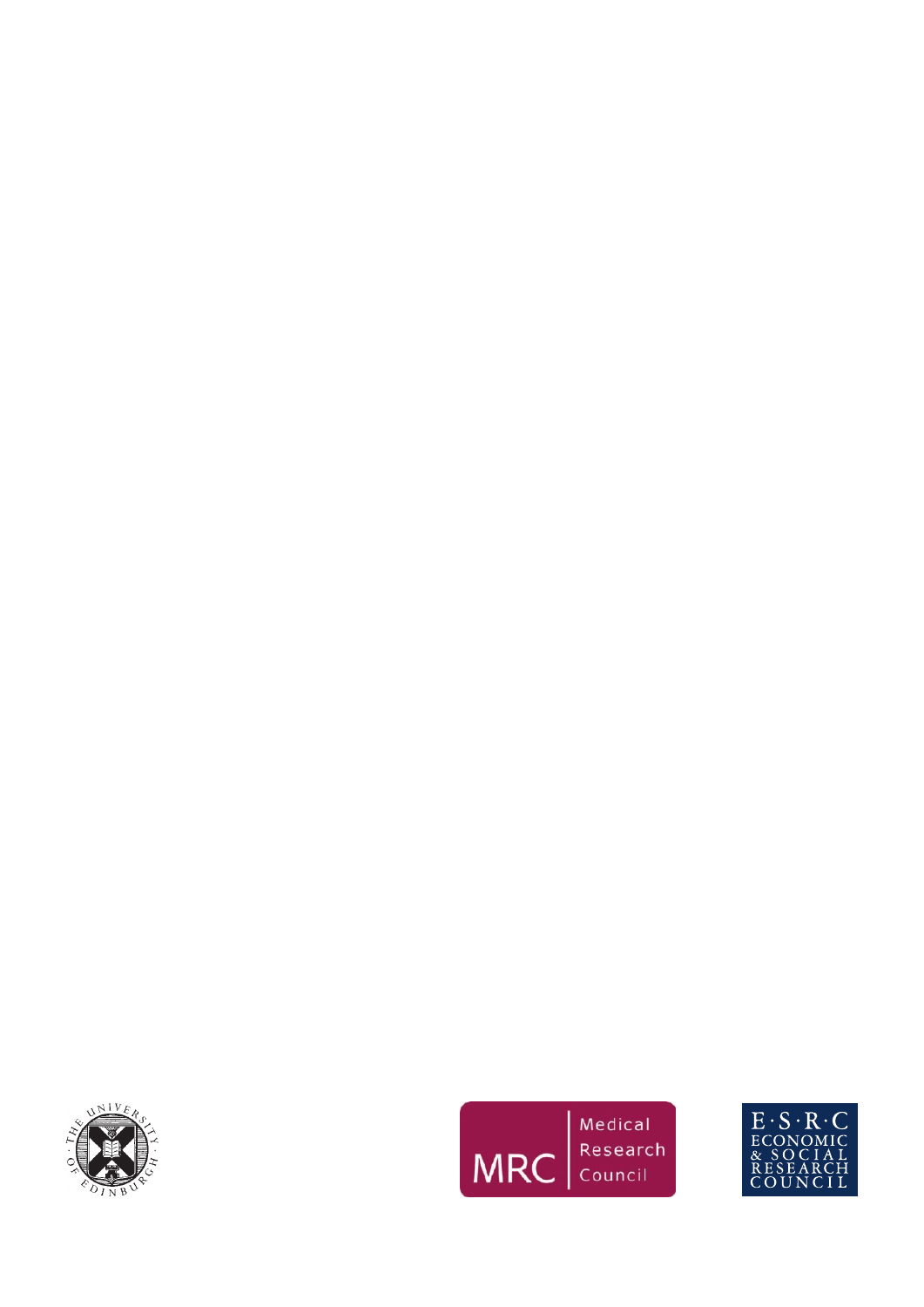# **Foreword**

The aim of this report is to raise awareness about, and increase insight into, the problem of infertility. In developing countries such as Malawi, infertility is a serious personal and public health issue, which is intertwined with other public health problems such as HIV/AIDs.

For too long, the traditional prioritisation of peri-natal services and birth control in African reproductive health (RH) programs has led to a neglect of the needs of people suffering from infertility.16, 3 There is a need for programs and services based on people's own views, which enable them to attain their own reproductive health goals, which go beyond family planning. This report forms a starting point for development of such services and programs. It is based on the first in-depth qualitative study of infertility in Malawi.

The research findings (section 3) are presented in 4 parts.

- Parts 1 to 3 are particularly relevant for those involved in (design of) health promotion.
- Part 3 will also be of special interest to health practitioners: it provides insights into people's intense health seeking behaviour.
- Part 4 pertains to indigenous and biomedical practitioners' views and practices, making it of interest to them and to those involved in their training and management.

The appendix contains methodological details, including interview extracts referred to in section 3.

A draft of this report was discussed with organisations involved in design and delivery of reproductive health (SRH) services in Malawi. Specifically, the following stakeholders were consulted: the Reproductive Health Unit (RHU) and Health Education Unit (HEU) of the Ministry of Health, NGOs (Banja La Mtsogolo (BLM), Story Workshop, Salvation Army, Interact Worldwide), medical institutions (Mulanje Mission Hospital, Queen Elizabeth Hospital) and training institutes (College of Medicine, Kamuzu College of Nursing). Stakeholders' valuable advice regarding interventions has been incorporated in section 5.

It is hoped that the findings and ideas presented in this report will be taken up and translated into practice. Note that although they pertain specifically to Malawi, some of them may be transferable to other developing countries, especially those in sub-Saharan Africa.

*I would like to express my sincere gratitude to the Malawians who participated in the study, the consulted stakeholders, the University of Edinburgh Knowledge Transfer Office, Prof. Patricia Jeffery and Dr. Julia Hussein, who all contributed to this report. The project was made possible by an ESRC/MRC postdoctoral fellowship (PTA-037-27-0145).*

**Dr. Bregje de Kok Edinburgh, January 2008**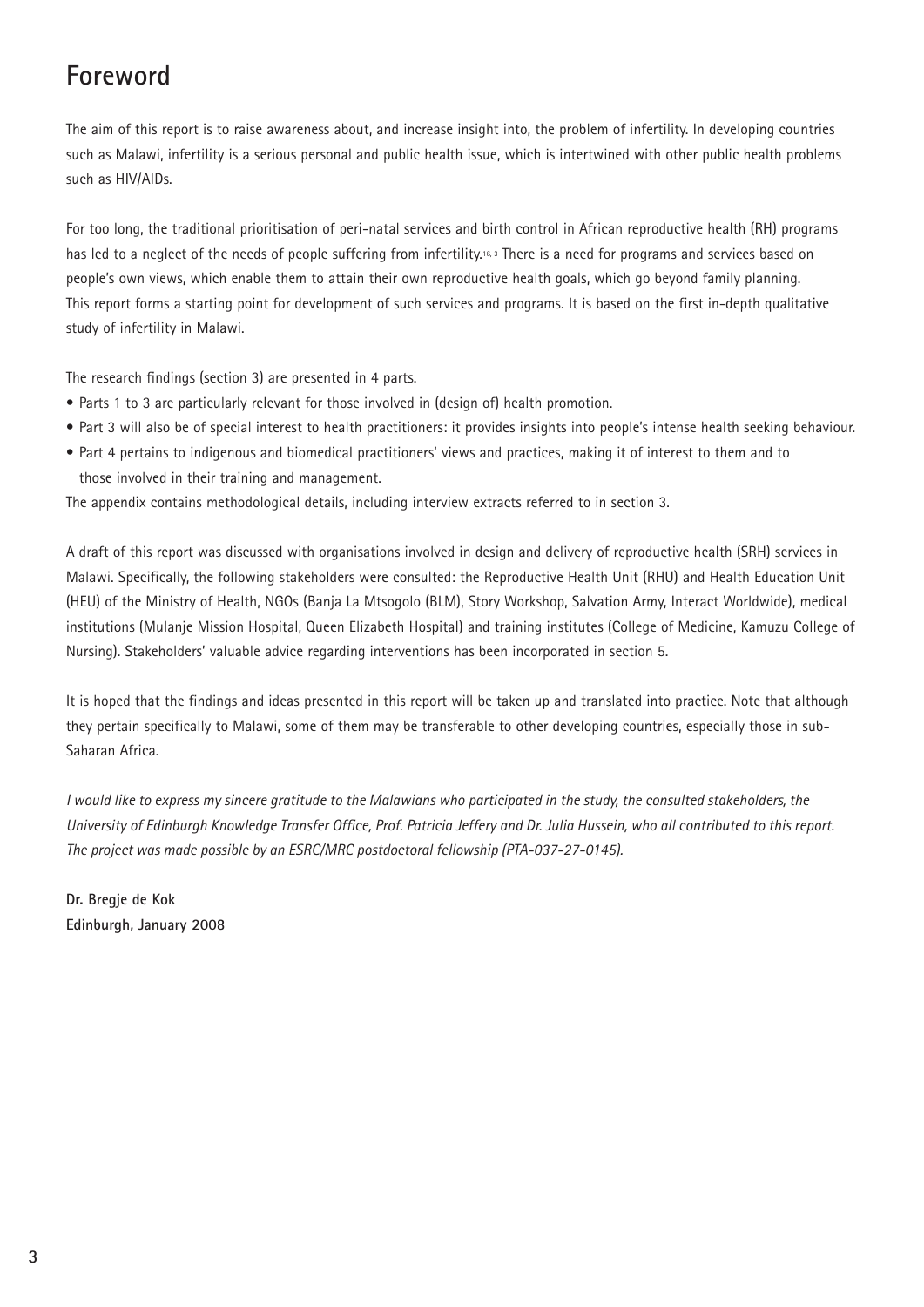# **Contents**

| <b>FOREWORD</b>                                                                   | 3  |
|-----------------------------------------------------------------------------------|----|
| <b>EXECUTIVE SUMMARY</b>                                                          | 5  |
| 1. WHY INFERTILITY?                                                               | 6  |
| 2. THE STUDY                                                                      | 7  |
| 3. KEY FINDINGS                                                                   | 8  |
| 3.1 MINIMIZING CHOICE AND RESPONSIBILITY FOR POLYGAMY AND EXTRAMARITAL AFFAIRS. 8 |    |
| CONCLUSION & PRACTICAL IMPLICATIONS                                               | 8  |
| 3.2. AVOIDING BLAMING OTHERS FOR RELATIONSHIP TROUBLES                            | 9  |
| CONCLUSION AND PRACTICAL IMPLICATIONS                                             | 9  |
| 3.3. 'I REALLY TRIED HARD': EXPECTATIONS THAT ONE OUGHT TO TAKE ACTION            | 10 |
| 3.4 PRACTITIONERS PORTRAYING THEMSELVES AS SUCCESSFUL AND COMPETENT               | 11 |
| CONCLUSION & PRACTICAL IMPLICATIONS                                               | 11 |
| 4. ADDITIONAL ADVICE REGARDING HOW TO TACKLE INFERTILITY                          | 12 |
| 5. SUMMARY AND CONCLUSION                                                         | 14 |
| <b>CONCLUSION</b>                                                                 | 14 |
| APPENDIX I. METHODOLOGICAL DETAILS.                                               | 15 |
| APPENDIX II. EXAMPLES OF IDENTIFIED WAYS OF TALKING                               | 16 |
| APPENDIX III. EXAMPLES OF ALTERNATIVE WAYS OF TALKING                             | 23 |
| <b>LIST OF REFERENCES</b>                                                         | 24 |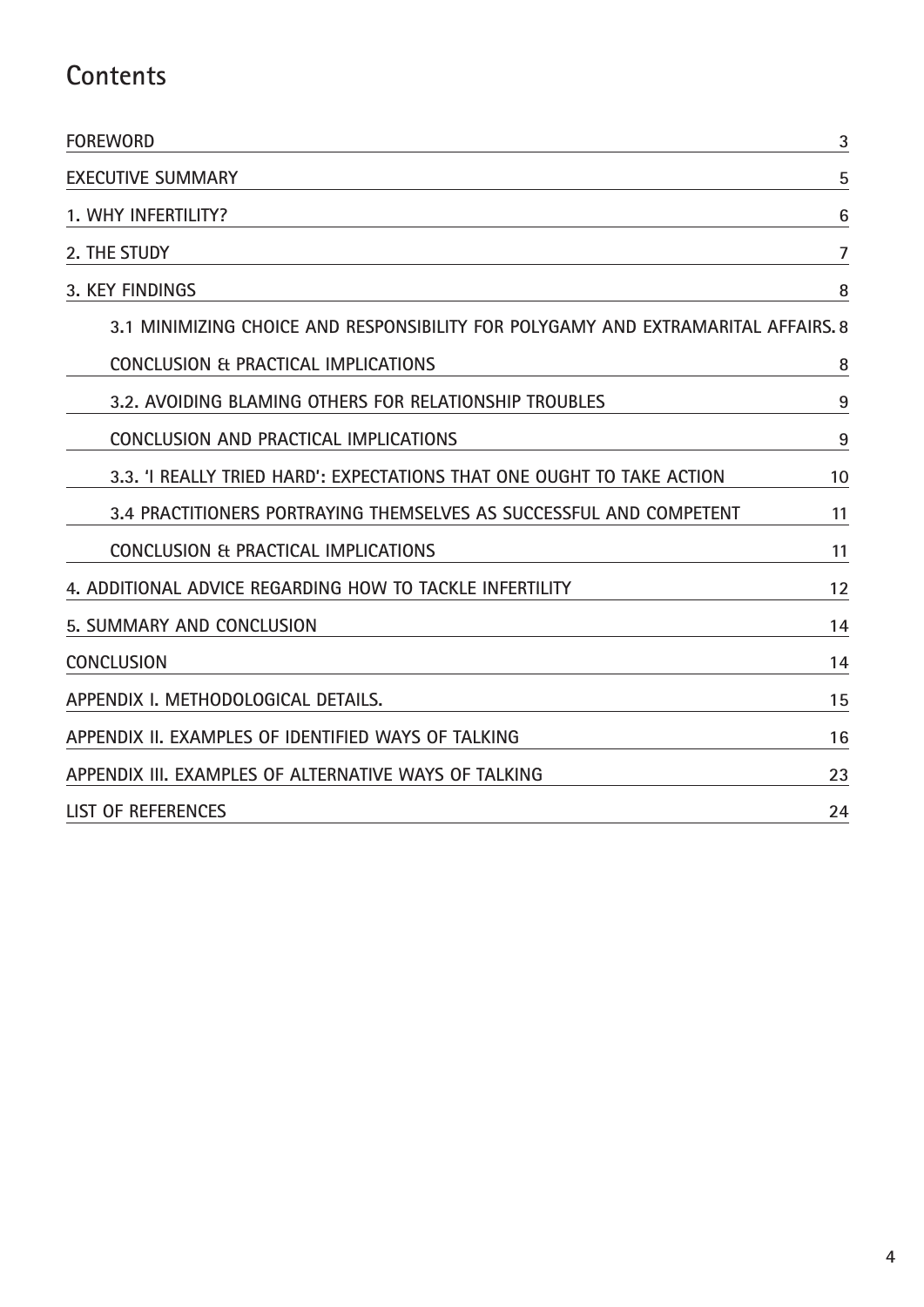# **Executive Summary**

*'Everyone has stories, but some stories actively devalue people and other stories are not recognized as valuable at all. Some stories empower people and other stories disempower people'* 1

Infertility is a significant public health problem in African countries like Malawi. There are strong expectations that married people ought to bear children, and those who do not are often excluded, (verbally) abused and blamed for their infertility.2,3,4 Tackling infertility is essential, if the holistic reproductive health concept adopted by the Malawian government: 'a state of complete physical, mental and social well-being' is to be met.<sup>5</sup>

This study examined how people in Malawi with a fertility problem, their relatives and practitioners talk about infertility, its consequences and solutions. In particular, it looked at effects of their descriptions and explanations, such as justifying actions or attributing blame. Four ways of talking about and understanding infertility may have problematic consequences, thus contributing to the problem of infertility:

- People portray polygamy and extramarital affairs as culturally required, reasonable and inevitable responses to infertility. This minimizes people's responsibility for these practices, which may have problematic (health) implications.
- People avoid blaming others when describing relationship troubles. This may limit their potential to stand up for themselves.
- When explaining their (in)action, people take into account that they *ought* to seek help. However, seeking help intensively may have financial and physical consequences, and places considerable demands on Malawi's health system.
- Some practitioners emphasize their ability to cure infertility, and some attribute problems to patients. This may give clients false hopes, and obscures health services as a potential source *and* solution for problems.

# **Call for action**

The government, NGOs, medical institutes, traditional and religious leaders should develop cost-effective *social interventions, aimed* at:

• Raising awareness about:

- the problem of infertility and related problematic practices (e.g. having unsafe sex to solve a fertility problem).

- unhelpful ways of describing and understanding childbearing, infertility, its consequences and solutions, which contribute to the problem.
- Discouraging unhelpful practices and ways of talking, whilst facilitating more empowering alternatives (e.g. 'marriage is not about children', rather than 'when married you have to have children').

How:

• For instance, through initiating critical discussions (in communities, churches, media) of exemplary 'unhelpful' and empowering stories of childbearing, infertility, its consequences and solutions.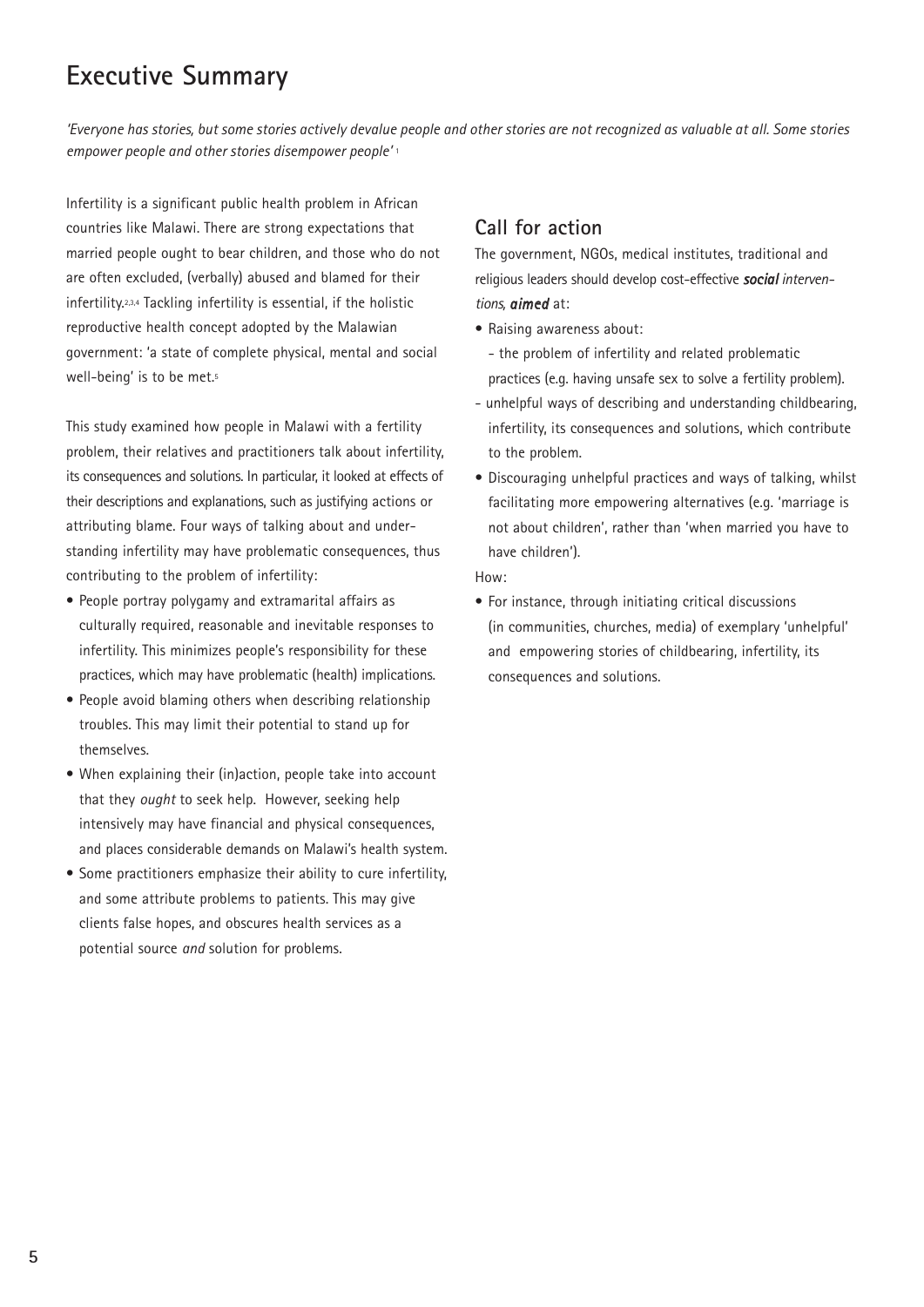# **1. Why should infertility be tackled?**

- **Secondary infertility (i.e. infertility after the birth of a child) rates are considerable:** an estimated 17% of Malawian couples between 20 and 44 years old suffer from it 6. An additional 15.8% are estimated to have had infertile periods (failing to conceive for 5 to 7 years) at some point in their life  $\overline{r}$ .
- Infertility has many **serious psychological and especially social consequences**, such as social exclusion, (verbal) abuse and marriage breakdown.3,4, 8,9
- **Infertility is intertwined with other major public health problems**, in particular sexually transmitted infections (STIs), including HIV/AIDS. STIs are amongst the main causes of infertility in Africa<sup>6</sup>, and infertility contributes to their spread: it often leads to increased number of sexual partners.8,10,11
- People with fertility problems tend to consult large numbers of practitioners.3,12 Hence, infertility cases form a large percent age of gynaecological consultations in African countries; sometimes as much as 33%.14 Since Malawi's health care system is said to suffer from 'an acute human resources crisis',15 **infertility clients take up precious resources which could be used for more soluble problems.**

Although traditionally neglected, infertility was put on the international agenda in 1994, at the United Nations' International Conference on Population and Development. Its *Program of Action* acknowledges that infertility affects reproductive health, and calls for comprehensive reproductive health services, which incorporate infertility treatment and prevention.16

Indeed, several recent health policies in Malawi demand that infertility is tackled:

- The RH strategy (2006-2010) adopted a comprehensive reproductive health concept: *Complete mental and social as well as physical well-being*5. Infertility affects all three dimensions.
- The RH strategy aims to increase 'equity and access to services.'<sup>5</sup> (p.13). Services which focus only on those who can bear children, and neglect those who do not, are inequitous.
- The RH Policy (2002) acknowledges the seriousness of infertility and the growing demand and need for infertility services.<sup>17</sup>
- The HIV/AIDS policy (2003) requires tackling practices such as consensual adultery for infertile couples.

This study, the first in-depth qualitative study of infertility in Malawi, forms an important basis for developing RH programs and services which are:

- Based on the understandings, concerns and rights of individuals
- Culturally sensitive, i.e. acknowledging local meanings of (not) bearing children and related behaviours.16

It should be taken into account that there are barriers to the development of such interventions, related to the context of Malawi (e.g. poverty, lack of human resources, number of other pressing health problems to be tackled). They are addressed in section 5.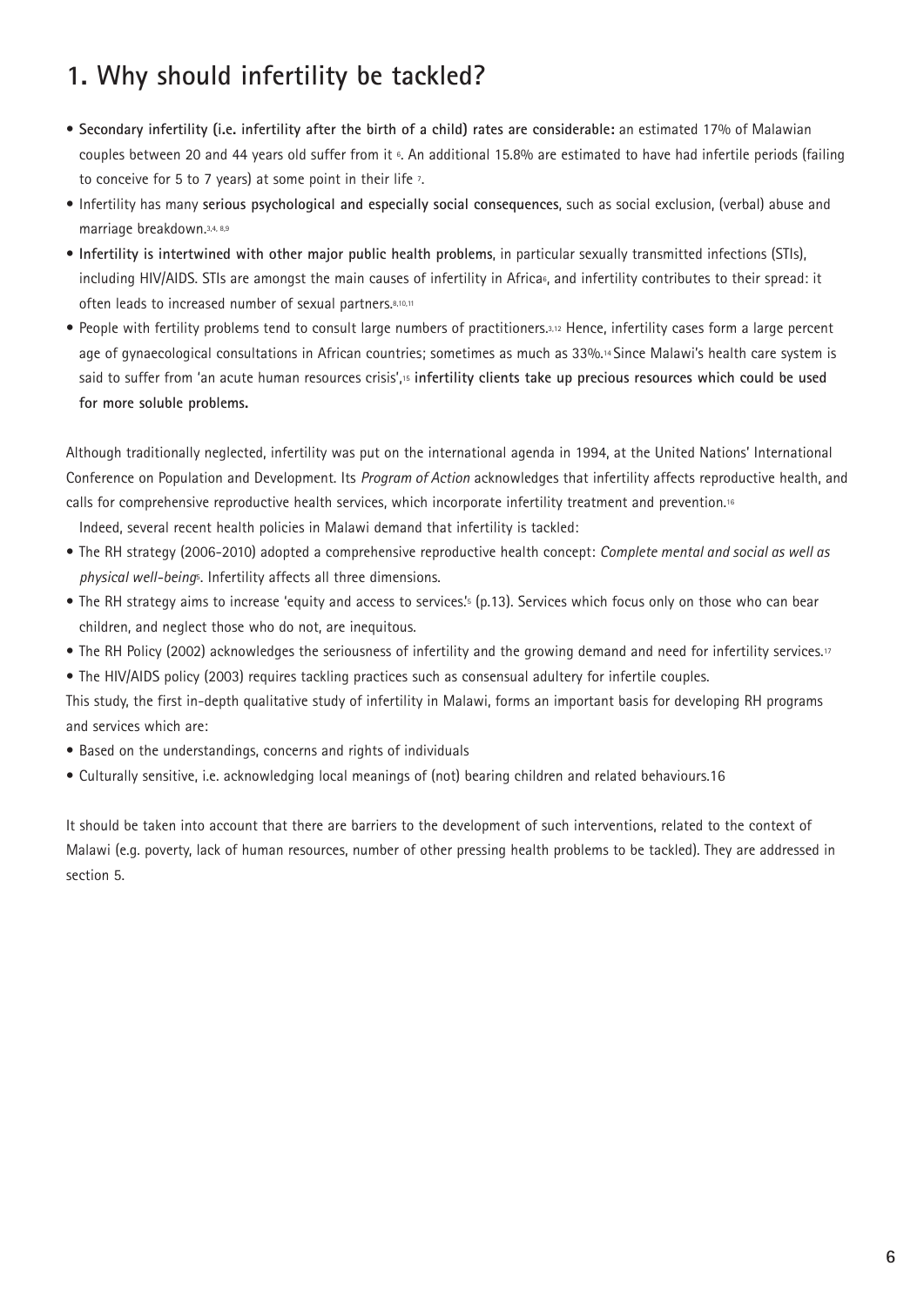# **2. The study**

Interviews were conducted with:

- Men (8) and women (12) with a fertility problem (suffering from both primary and secondary infertility)
- Significant others (friends, relatives) of people with a fertility problem (7);
- Indigenous healers (8)
- Malawian (28) and expatriate biomedical practitioners (4).

Discourse analysis was used to analyse the interviews. It is a method of analysis which:

- Examines culturally shared ways of talking, explaining and understanding
- Provides a fine-grained analysis of the patterns in *what* people say as well in *how* they say it (e.g. particular kinds of words, phrases or examples used).

• Considers language as a tool to get things done: people's descriptions have certain effects and are used to perform certain actions (e.g. blaming, justifying).

The focus on language as tool 'to get things done', however, does *not* imply that people use their descriptions manipulatively, in order to 'play tricks' or deceive people (see Appendix I. for methodological details).

#### Analysis was led by the following **research questions:**

- 1. How do people describe and explain infertility, its meanings, consequences and solutions?
- 2. What sorts of interpersonal actions and effects do these descriptions and explanations perform?
- 3. What are the wider (positive and empowering or negative and disempowering) consequences of people's descriptions and explanations?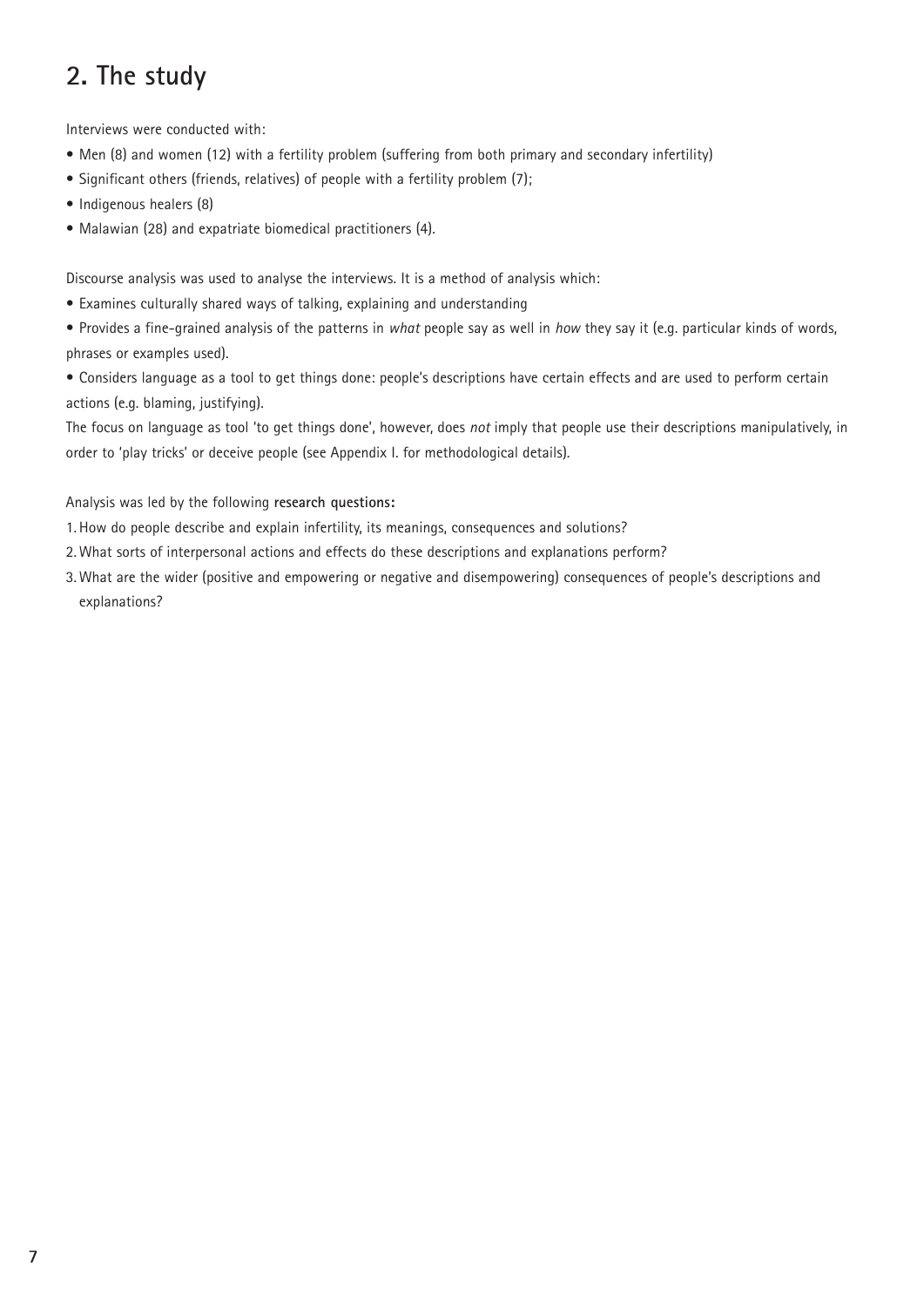# **3. Key findings**

## **3.1 Minimizing choice and responsibility for polygamy and extramarital affairs.**

Strong cultural expectations that one ought to bear children make not being able to bear (sufficient numbers of) children particularly troublesome<sup>8</sup>. This study examined when and how people refer to such cultural expectations and the need to bear children. They do this especially when explaining polygamy and extramarital affairs as responses to fertility problems (see e.g. extracts 1:58-59; 2:556-563). This has several consequences:

• It provides a rationale for these practices, making them understandable and reasonable, practical solutions to the problem.

• It normalises them: they are portrayed as shared by at least some members of the cultural tradition, and therefore as (relatively) widespread, recurrent, and routine (within the particular cultural group).

• It minimizes individual choice and responsibility for extramarital affairs or polygamy. They become practices which any member of the culture would do<sup>19</sup> and 'culture', rather than individuals, becomes responsible (see e.g. extract 3: 'it's the culture, there's nothing wrong with that' (139)). People's responsibility is minimized as well by portraying polygamy as 'automatically' happening ('you automatically become a polygamist', 1:70-72), or having affairs as imperative ('a man *must* go to another woman' (2: 555))

Some respondents did reject polygamy or affairs on the basis of religion or health risks (see Appendix III).

### **Conclusion & Practical implications**

Responses to infertility such as polygamy or extramarital affairs may lead to personal hardship (especially for women who are being 'replaced') and have health consequences (unprotected sex with additional partners puts people at risk of STDs and HIV/AIDS). Their portrayal as reasonable, normal practices for which 'culture' rather than individuals are responsible, facilitates engaging in them. Therefore, interventions are proposed which address these ways of talking, and have the following aims:

- People depict *not* having affairs or a polygamous marriage as the reasonable, normal course of action.
- People acknowledge their ability to make their own decisions.

This can be achieved through initiating critical discussions, about:

- The reasonableness, 'normality' and inevitability of affairs, polygamy and divorce as response to infertility (capitalizing on health- or religious arguments already used)
- The idea that 'culture' makes people automatically do certain things.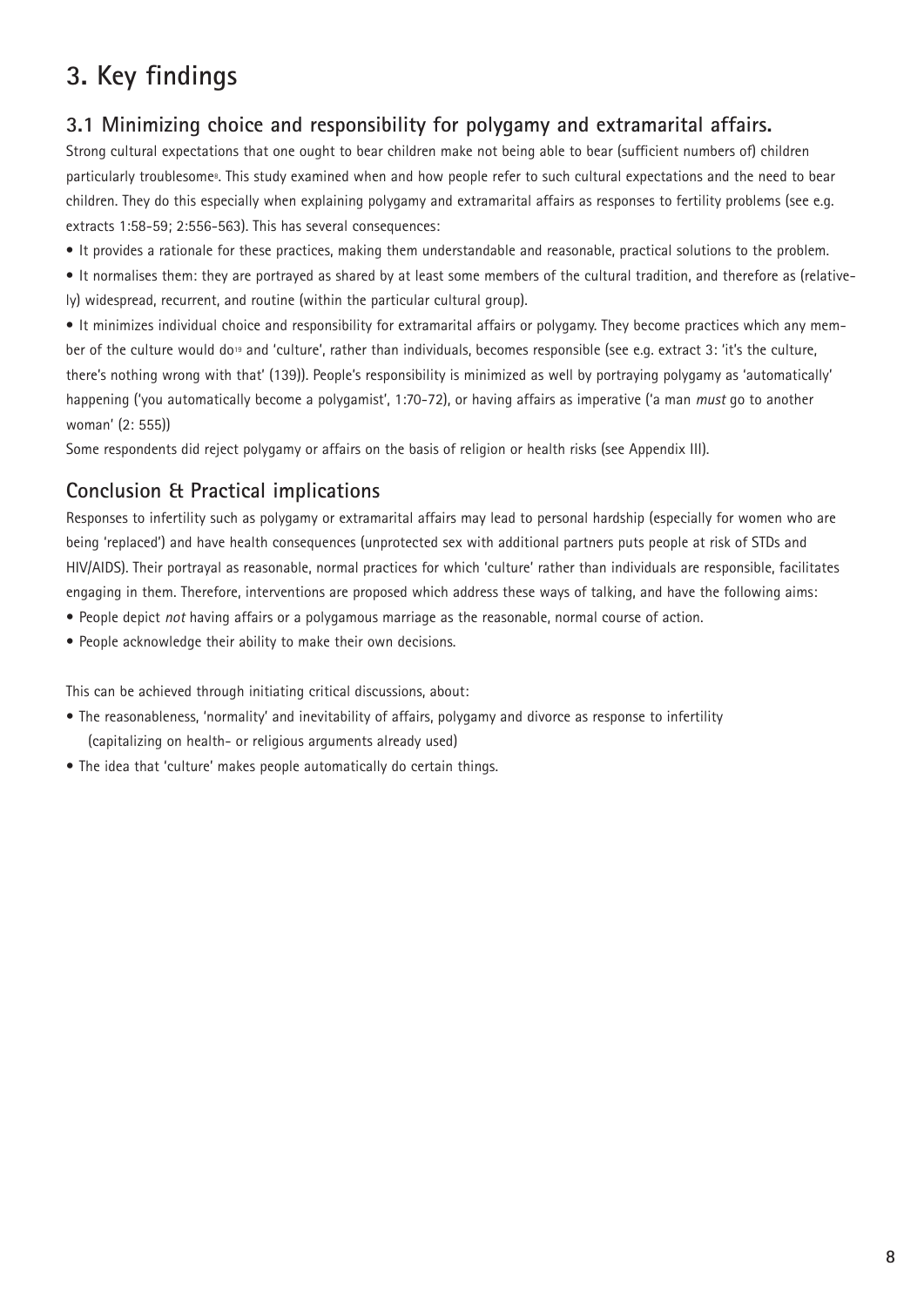### **3.2. Avoiding blaming others for relationship troubles**

Although the literature reports that infertility commonly affects people's spousal, family and community relationships<sup>2, 7,</sup> **many people in the study here reported depict their relationships as good. At times, people do address relationship change or troubles, such as a husband having extramarital affairs, being told by parents-in-law to leave, or feeling shy in the company of friends. Three features of these descriptions stand out:** 

- **They are remarkably neutral: explicit negative judgements of the situation and other people are lacking.**
- **Some women minimise the seriousness of their husbands' extramarital affairs (e.g. by indicating that they were based on instrumental reasons (i.e. wanting to have a baby) rather than more personal motivations such as love for someone else. (NB. No men reported a spouse's affair)**
- **Some portray others as not to blame for relationship problems, by:**
- **o Explicitly denying that others are the cause of troubles, attributing them instead to oneself or the person with a fertility problem (e.g. 'but they don't laugh at me, but ah myself, I feel' (1:196); 'It's not that those people will be avoiding you, but it's you who would be (.) avoiding them' (2:683-684)).**
- **o Attributing troubles to features of the 'infertile' person ('he has nothing to talk about' (2:674); not having much in common, 2:686)). The implication: troubles do not arise from others' problematic behaviour.**

### **Conclusion and practical implications**

Complaining about, and blaming others for relationship troubles are sensitive activities<sup>20</sup>: they expose people to complaints **and blame themselves, for instance for being disloyal regarding spouse, relatives or neighbours. Playing down problems and not complaining about or blaming others may be ways to avoid such problems.** 

**Descriptions provided by people in this study differ from those in the literature, which overall portray infertile people as victims of (blameworthy) extramarital affairs, social exclusion and stigmatisation. When attempting to address infertility related relationship troubles, one must work with people's own understandings of these troubles. This is not to dismiss the hardship which infertility can cause. Indeed, playing down the seriousness of affairs, not complaining about, or blaming others for relationship troubles, may aggravate the quandary for people with fertility problems: it makes standing up for oneself more difficult.**

**Thus, interventions could be developed, which have as their aim that:**

- **People treat relationship troubles, resulting somehow from fertility problems, as inappropriate.**
- **People accept responsibility for making those who are infertile feel good when being amongst others This could be achieved through:**

**• Promoting discussion about whether strained relationships and extramarital affairs are acceptable and fair consequences of fertility problems.**

**• Discussing stories of relationship troubles, and reflecting on who (spouse, relatives, community member) could be seen as co-responsible for the relationship strains, and for solving them**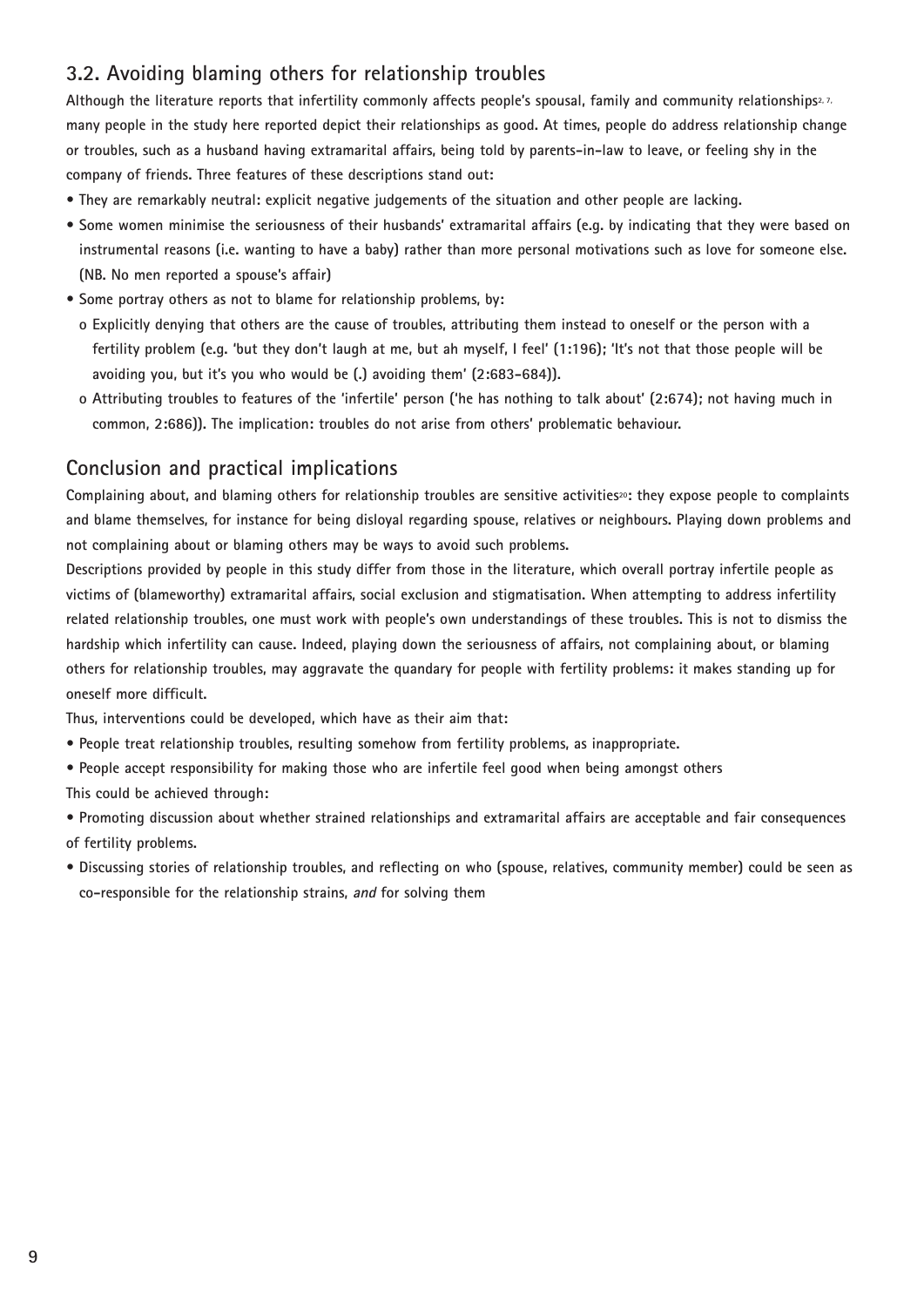### **3.3. 'I really tried hard': Expectations that one ought to take action**

Examination of how people talk about (in)action in response to fertility problems showed that they take into account expectations that they ought to take action, and to provide detailed explanations of failure to do so.

When explaining inaction, respondents portray themselves as committed and avoid being seen as not motivated to do something about their fertility problem. They do this by:

• Depicting themselves as having put effort into seeking solutions, for instance by referring to their attempts ('I really tried hard' (2: 197) and (repeatedly) to previous actions (e.g. consulting various hospitals), whilst depicting them as enduring and intense.

• Referring to their intention to take action in the future ('but we wanted to go to the private hospital', 2: 1145 -1147, 1167- 1168, 'we decided to go to the private hospital' (2: 162))

• Attributing inaction to *external* factors, such as lack of money (2: 1166-1167) or other people such as a husband (extract 1) or doctor (extract 2: 'the doctor sent me away' (1157-1158)). Consequently, respondents prevent attribution of their inaction to (internal) lack of motivation.

Note however that some people already explain their inaction in terms of deliberate decisions (e.g. a respondent decided not to try to conceive again, since she had had a life-threatening ectopic pregnancy).

# **Conclusion & practical implications**

These findings resonate with the frequently reported endless search for a cure; like the descriptions discussed, people's quests for a cure can be seen as 'displays' of motivation. People's treatment of inaction as an undesirable breach of expectations that they ought to take action seems unhelpful. It appears to facilitate intense health-seeking behaviour, which may give rise to financial troubles and even additional health problems when medical interventions lead to secondary infections,4, 11 whilst the chance to find a cure is very limited. Therefore, it could be beneficial to design interventions, which the following aims:

• Ceasing action (early on) is treated as acceptable and reasonable.

This can be achieved through:

- Discussion of examples of people with a fertility problem (role models) who frame inaction as deliberately chosen (e.g. based on health risks).
- Health practitioners (in hospitals, health surveillance assistants (HSAs), indigenous healers) discouraging intense health seeking behaviour.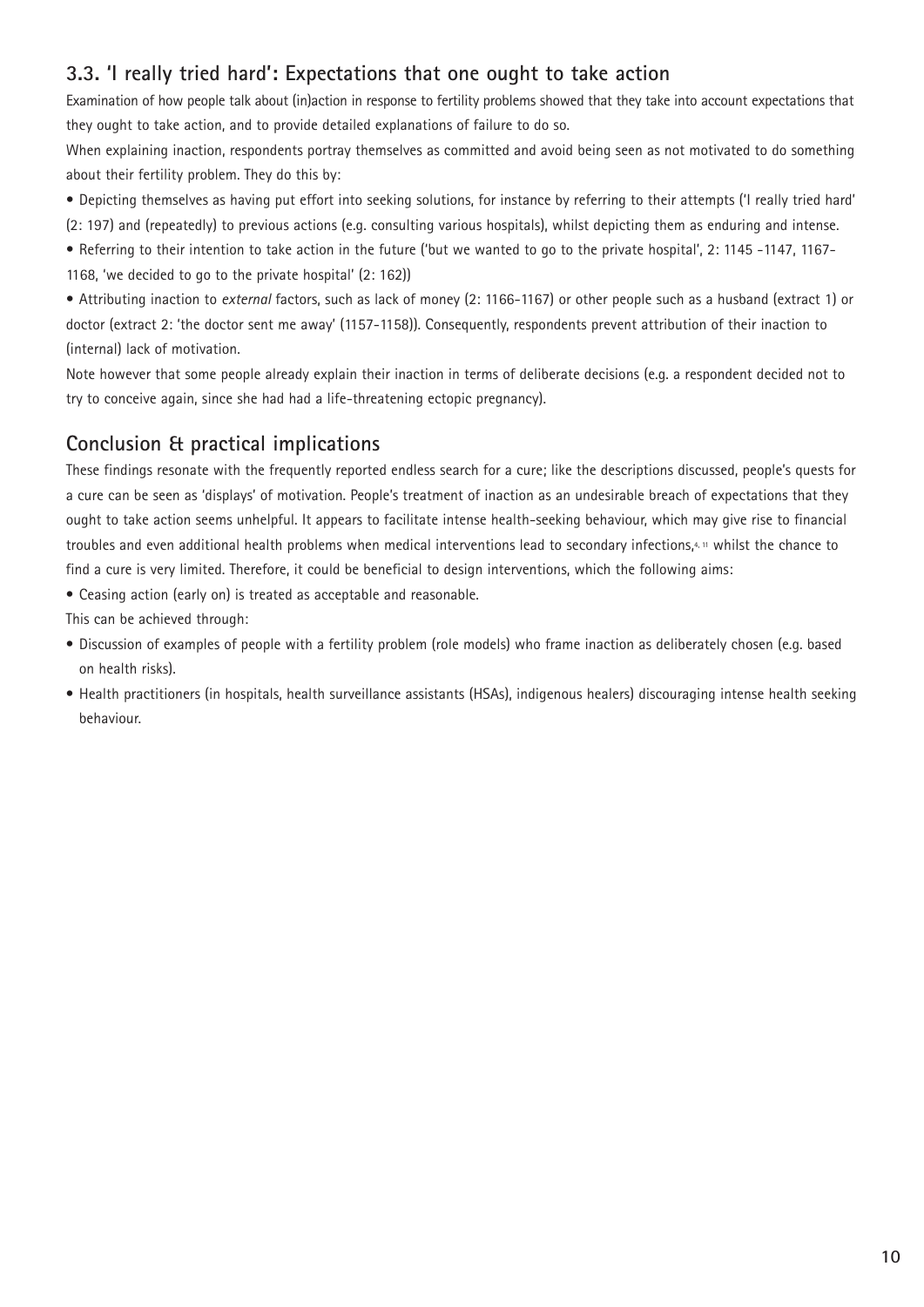### **3.4 Practitioners portraying themselves as successful and competent**

When describing their successes and failures in helping infertility patients, several practitioners portray themselves as successful and competent (see extracts 1 and 2). Indigenous healers portray their success as more widespread than biomedical practitioners, which is understandable: healers' income is dependent on their ability to attract patients.

When acknowledging problems in helping infertility patients, some practitioners use descriptions which make them not responsible for them. They achieve this effect by:

- Describing problems over which, according to common sense, practitioners can exert limited influence (e.g. patients mixing medication at home, not being able to accept a diagnosis).
- Depicting patients' problematic actions as recurrent and predictable ('usually' (….) 'they *will* try the herbs', 3: 426-429). The implication: the behaviour is due to some inherent disposition<sup>23</sup>.
- Portraying medical care as problem free (e.g. 'they will get the medicine okay from the hospital', 3: 428).

• Attributing communication problems and misunderstandings to patients' limited knowledge or intelligence (e.g. 'if they are intelligent probably they understand very well, if they are not, maybe not at all'), or the interpreter used (I'm not hundred percent sure if [the interpreter] tells what I'm telling the woman').

### **Conclusion & practical implications**

Portraying oneself as successful and minimizing responsibility for problems is understandable; it enables practitioners to portray themselves as competent experts, a project more often found to inform (descriptions of) medical practice.4, 21,22 However, these ways of describing successes and failures can be problematic too:

- Claims of widespread success may give patients false hopes, pushing them to continue taking action.
- Attributions of problems to patient characteristics make patients unjustifiably responsible, whilst obstructing reflection on how care provided may contribute to and prevent (communication/other) problems.
- Implications for audits of care: in medical records, practitioners may give those versions of events which do not damage their perceived competence and identity as competent experts.

Hence, interventions could be developed aimed at awareness raising,

- amongst potential clients: practitioners may portray themselves as overly successful.
- amongst practitioners: their explanations and descriptions of problems may make patients too responsible.

These interventions can take the following form:

- Health messages, delivered by health professionals
- Discussions with practitioners of problems in health care (e.g. through case studies), exploring ways of explaining them in terms of design or delivery of services, whilst avoiding viewing patients as responsible culprits.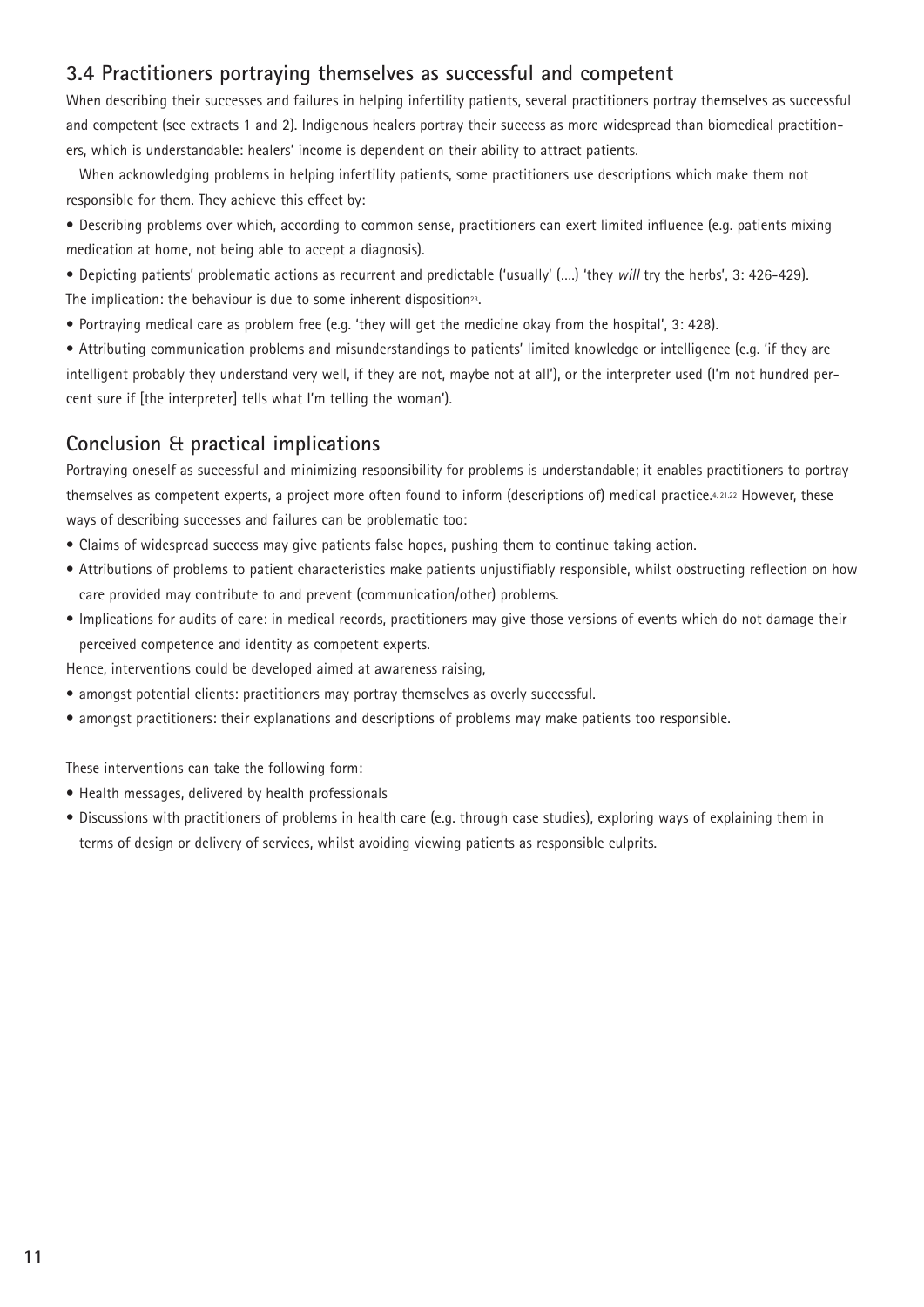# **4. Additional advice regarding how to tackle infertility**

Discussions with stakeholders in Malawi led to additional recommendations. In general, it transpired that:

- Communities, or 'societies' need to be tackled, rather than individuals, since not bearing children is problematic due to pressures from others and social meanings of childbearing and infertility.
- (Additional) examples of unhelpful ideas and social meanings which could be targeted:
	- o 'Once married one has to have children', and the idea that marriage is inadequate if there are no, or not enough, children. *Ideally, communities (including, but not restricted to, those with a fertility problem) acknowledge that one can lead a happy and fulfilled life even without children.*

o The idea that adopting orphans is not a proper solution: one has to have one's own child. *Adoption would benefit the many Malawian orphans and may alleviate individuals' (infertility related) economic and other problems.* 

- o The idea that infertility is a woman's issue. Many participants in the study acknowledged that men can be infertile too, yet women tend to be blamed for it, and take the task upon themselves to solve the problem. *It is therefore important that in any intervention, men are targeted and included as well.*
- Infertility clients are vulnerable as they are often desperate to have a child, and are under pressure to seek help intensively. Certain malpractices were noted, which abuse this vulnerability:
	- o Some traditional healers offer sex as treatment to infertile women, although this practice may be rare.
	- o Some biomedical practitioners appear to offer treatment without proper diagnosis; (e.g. a patient was given several treatment courses for STIs, whereas upon examination by a second practitioner it transpired that she did not have a uterus). o Some churches offer to pray for someone fertility's problem, *but only in exchange for payment.*
- HSAs feel that they do not have sufficient knowledge of the biomedical facts of infertility to advice people. *Although their main focus should be on social support/interventions, some additional training or leaflets containing biomedical information could be beneficial.*
- Preventing infertility, through prevention of STIs, unsafe abortions and deliveries, remains an important task, and has therefore been a major focus of the Ministry of Health and its Reproductive Health Unit.

Stakeholders identified several **potential interventions** [potential agents within square brackets]:

#### **Changing social meanings and related unhelpful practices:**

- Utilise the media to change social meanings, in particular, dramatisation on radio and plays performed in rural communities. [Health Education Unit, NGOs e.g. Story Workshop]
- Initiate public discussion about infertility, rather than keeping it a secretive issue. This strategy has been beneficial in reducing the stigma of HIV/AIDS. [e.g. HSAs, who have strong community links and monthly community meetings, and NGOs can initiate discussion (e.g. following dramatisation in village plays or radio soap operas, which can also raise awareness of mal practices such as healers offering sex)]
- Use role models, i.e. successful people 'coming out' as being infertile: this can reduce stigma [HE unit, Story Workshop].
- Involve traditional or community leaders: this is important in order to change notions of culture and cultural meanings [Government and NGOs, e.g. Salvation Army has links in specific areas].
- Involve the youth: achieving change may be easier with younger people. This is also the ideal target group for prevention. If there are established youth groups, they should be made use of. [Primary Health Care Departments (some already run youth groups); Story Workshop].
- Flyers and posters (to be spread e.g. in health and community centres), spelling out advantages and disadvantages of certain practices such as having affairs in order to solve a fertility problem [HE unit].
- Involve religious institutions [churches, mosques, Malawi Interfaith Organization]: discussions can be initiated and ideas can be challenged through sermons and discussion groups. Important because some use biblical arguments to declare that bearing children is essential, or that those who do not bear children are cursed. Yet, some churches already spread helpful messages such as 'marriage is not just about children' and infertility is no valid reason for divorce or extramarital affairs.
- Liaise with the Traditional Healers Association to discuss certain problematic practices and solutions [HE, Story Workshop; HSAs].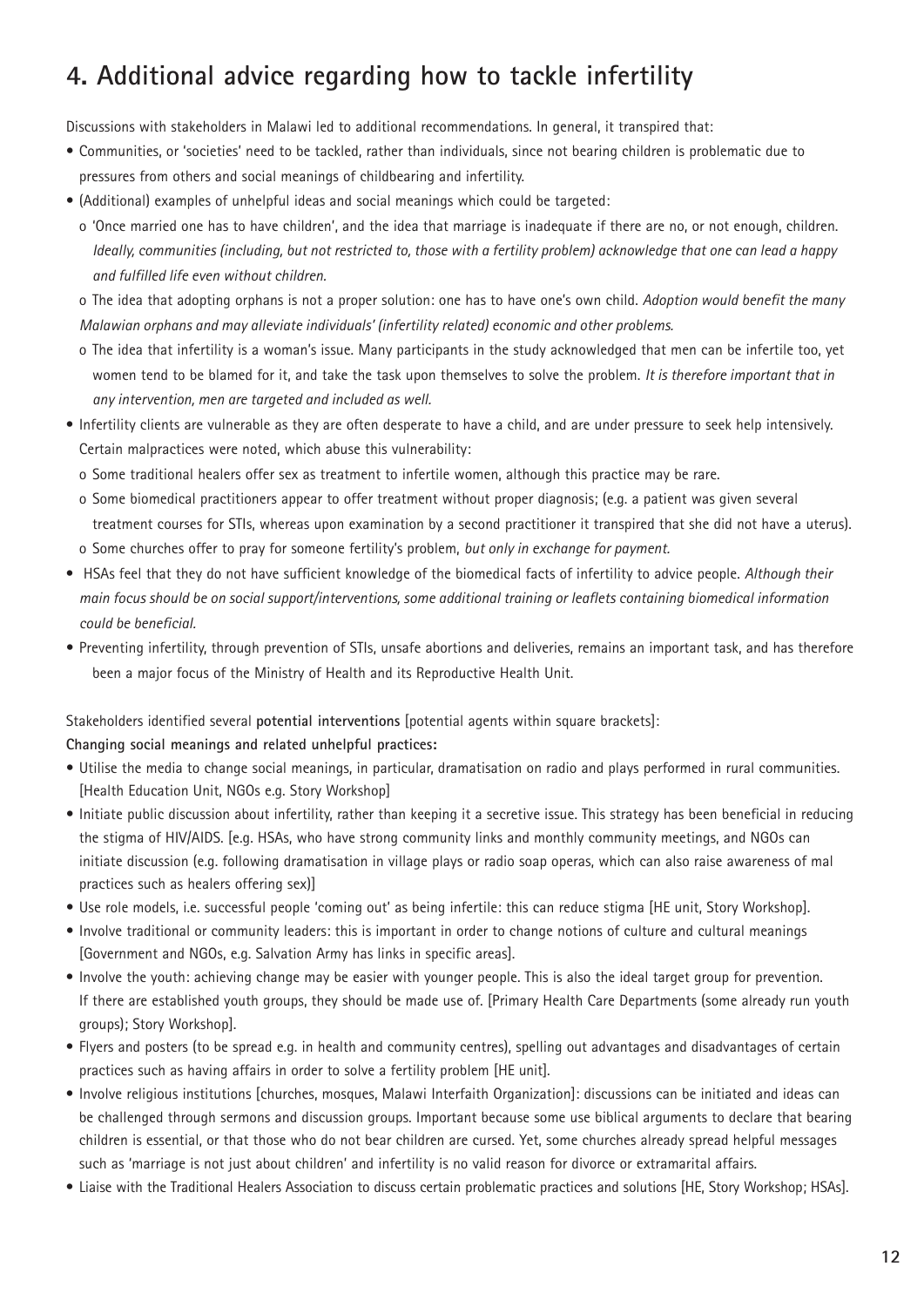#### **Health education:**

- There appears to be a need for (basic) health education, which improves communities' knowledge about:
- o The fertility cycle (i.e. when is sexual intercourse likely to result in pregnancy) and amount of time it normally takes to get pregnant: this can prevent unnecessary feelings of inadequacy and help seeking.
- o Causes of infertility, in particular STIs: this will aid prevention.

#### **Social support/advocacy:**

- Media can be employed for advocacy and awareness raising [HEU, Female Lawyers Associates].
- Marriage councillors could be employed to offer (regular, enduring) counselling; service exists in some (urban) areas at the moment but could be expanded. [RHU, Women Affairs Department, Salvation Army]

**Potential barriers to change and successful interventions** were identified as well. However, it may be possible to remove them:

- There are issues with involving Muslim communities and leaders as they favour polygamy. *However, they do not promote polygamy as response to fertility problems, and involving them is desirable* [Malawi Interfaith Association, Health Education Unit].
- The ability to develop interventions requires funding and prioritisation of infertility issues by the Reproductive Health Unit and SWAP secretariat, and inclusion of infertility in District Implementation Plans.
- Changing meanings of childbearing, and making not having children more acceptable, is difficult because the need and desire for children is deeply rooted in local cultures. *However, it is now widely acknowledged that 'cultures' are dynamic rather than static. Change will be slow but is possible if initiatives are taken.*
- Children offer economic security, which makes increasing a couple's acceptance of their infertility difficult. *Perhaps relatives or neighbours can be stimulated to provide practical (as well as social) support (somehow facilitated by the government/NGOs), especially when infertile people grow old*
- Some feel that infertility is not a serious issue since people get too many children in Malawi, which decreases clinicians' motivation to pay much attention to infertility clients. *Such feelings make it all the more important to set up social interven tions which change the importance of childbearing in Malawi and increase communities' acceptance of childlessness. This should decrease people's intense health seeking behaviour, resulting in infertility clients taking up less of clinicians' time.*
- Lack of financial and human resources to carry out interventions. HSAs have large workloads and are often seen as too young to give advice regarding childbearing, volunteers often loose motivation. *Integration with existing programs and services will contribute to keeping the costs down1 2 and social interventions, using volunteers, require limited financial and human resources. Volunteers' motivational problems may be prevented by paying small amounts of money and/or using volunteers with a direct interest in interventions, i.e. those who experience(d) fertility problems themselves. This has the additional bene fits of empowering people with a fertility problem and addressing their financial problems.*
- Getting healers to be realistic about their ability to cure infertility (or churches not to offer healing prayers in exchange for money) is difficult: their income is dependent on these activities. *Could healers (and traditional birth attendants) be given other (paid?) roles in supporting people with fertility problems?*
- Some representatives of organisations (e.g. BLM) feel that dealing with infertility would contradict their messages about family planning. *However, according to the widely advocated holistic approach to reproductive health attention ought to be paid to infertility as well as family planning. Social interventions, which e.g. stimulate communities to help those with few or no children and increase communities' acceptance of childlessness, do not contradict family planning initiatives.*

Integration with policies and services is encouraged by Malawi's national RH programme. It is particularly feasible to extend policy commitments concerning STDs, including HIV/AIDS in order to incorporate infertility, such as the commitment to promote and encourage monogamous marriages and fidelity 'within any type of marriage' (National HIV/AIDS Policy<sup>18</sup>, p.24). *Childless marriages could be specifically targeted*. In addition, the policy proposes to address *widow/widower* inheritance to reduce risk of HIV transmission by empowering people to make independent decisions regarding this practice, and ensuring support for those who are victimized because of rejecting widow/widower inheritance (National HIV/AIDS Policy, p.24). *The same strategies can be employed to address extramarital affairs and polygamy in response to infertility.*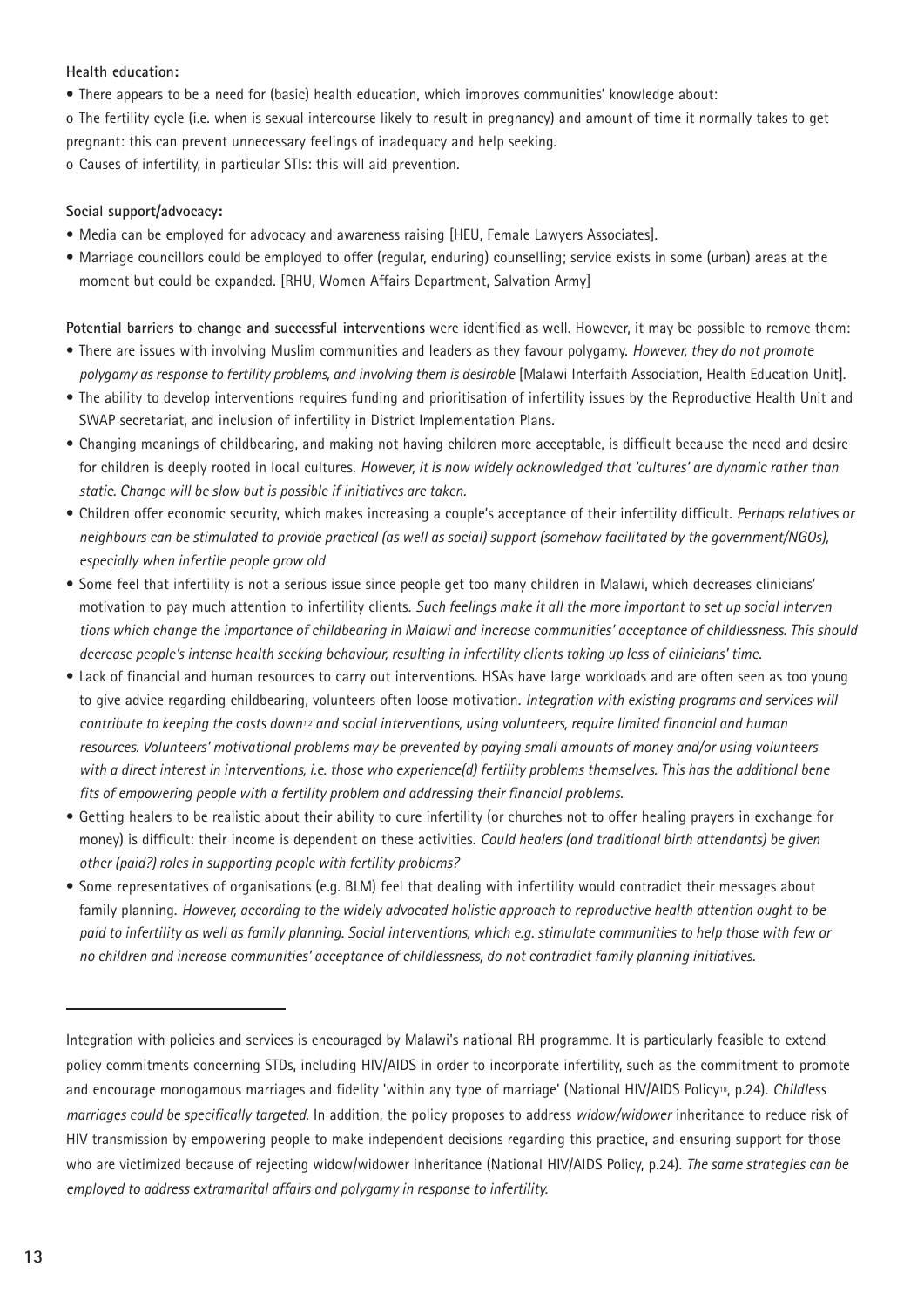# **5. Summary and Conclusion**

In this report, a study has been presented which examined shared ways of talking about and understanding infertility in Malawi, and the effects of people's descriptions. People describe infertility, its consequences and solutions, in such a way that:

- Polygamy and affairs are made reasonable and normal, individuals' responsibility for them is minimized.
- People avoid complaining about, and blaming others for, relationship troubles
- People take into account expectations that they ought to do something about a fertility problem.
- Successes in treating infertility are highlighted, whereas problems in care are attributed to patients.

Because these descriptions have problematic effects, social (rather than medical) interventions are proposed, with an **overall aim** of:

■ Changing the social meanings of childbearing, infertility, its consequences and solutions by getting people to describe and frame these matters in more helpful, empowering ways.

#### **How:**

- Initiate discussion about, and thereby raise awareness of, unhelpful ways of talking about childbearing, infertility, its consequences and solutions.
- Provide examples of, and thereby facilitate, alternative, more helpful and enabling ways of framing these issues. (see e.g. examples in appendix III).

#### **Through:**

- Messages in media (radio, newspapers), health institutions, churches
- Discussion groups (in communities, hospitals/ health centres)
- Plays in communities, soap operas on radio.

#### **Who ( Key-players):**

- Government
- NGOs
- Health practitioners (especially community health practitioners, HSAs and indigenous healers)
- Traditional and religious leaders, including those giving instructions in marriage rites
- Community groups, whether existing or **to be established**
- Volunteers (including those with no or few children themselves).

Furthermore, the discussions with stakeholders highlighted the need for **inexpensive**, social interventions, which, in addition to changing social meanings:

- Increase social support for those with fertility problems.
- Target *and* involve communities.
- Take up few human resources, and require limited involvement from clinicians working in hospitals/clinics.

#### **Conclusion**

• Although limitations in human and financial resources have to be acknowledged, a variety of interventions have been proposed to address the problem of infertility, and a number of potential agents which can initiate development of such interventions in Malawi have been identified.

• These interventions are in line with principles of community development and empowerment, methods of health promotion advocated by the World Health Organization26, amongst other organisations. Facilitating new ways of talking is one way to empower people: 'Everyone has stories, but some stories actively devalue people and other stories are not recognized as valuable at all. Some stories empower people and other stories disempower people'1.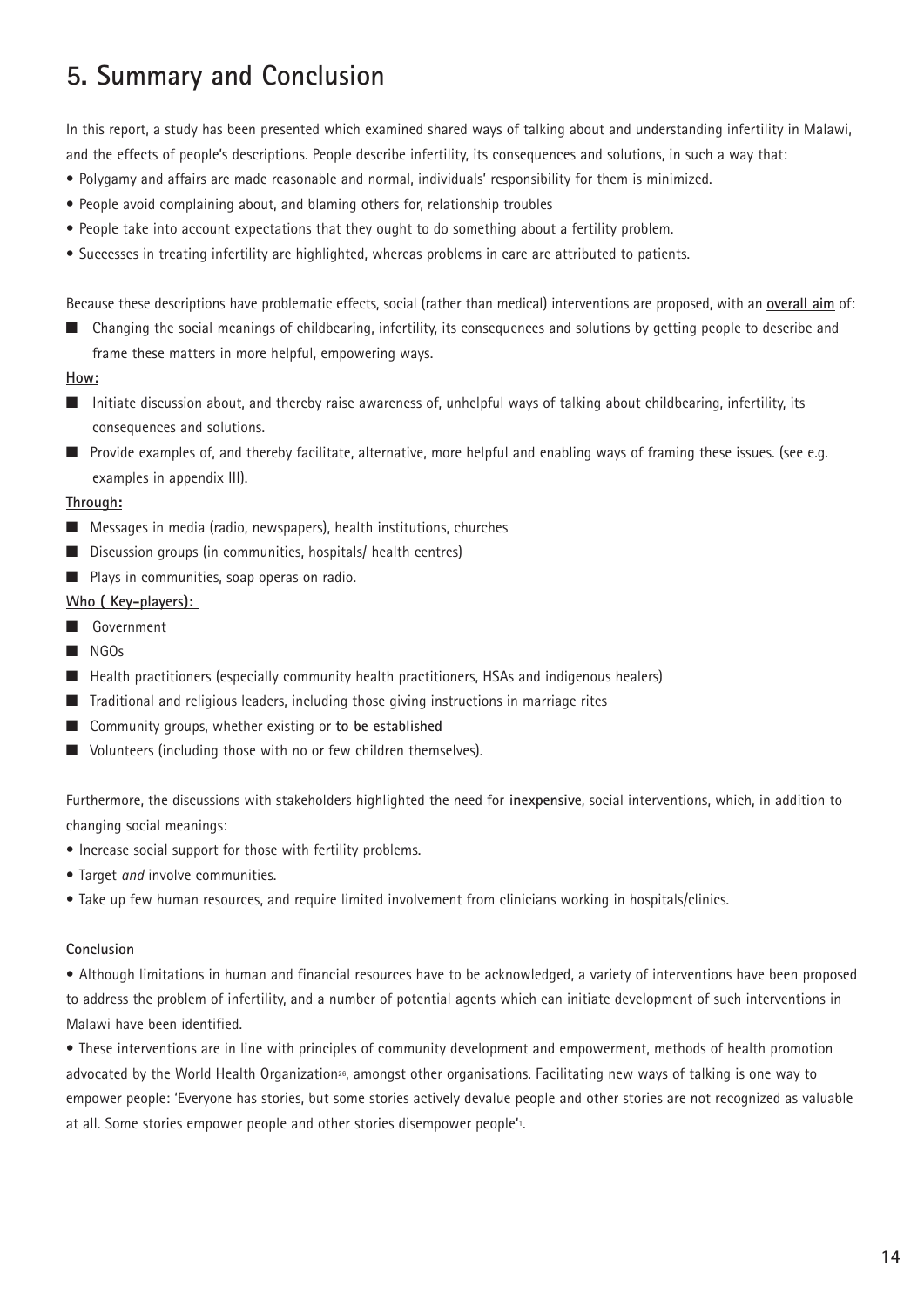# **Appendix I. Methodological details.**

# **Recruitment**

**Participants were purposively recruited in all three regions (North, Central, and South) of Malawi, in rural and urban areas. Both Muslims and Christians were interviewed, and people who speak English and those who do not, in which case an interpreter was used.** 

**Recruitment of people with a fertility problem was based on a social rather than medical or demographic definition of infertility, to which people's own perspective is central: 'infertile people' are those who see themselves, or are seen by others, as having a fertility problem, regardless of number of children, duration of their fertility problem and marital status. Thus, participants include those suffering from primary as well as secondary infertility.**

**The majority of respondents were recruited in communities, mostly through HSAs, with the exception of biomedical practitioners who were mainly recruited in hospitals and clinics.** 

### **Ethics**

**Ethical approval was obtained from Malawi's Ministry of Health, as well as from the University of Edinburgh. Oral consent to conduct and record the interviews was obtained after it was explained to respondents, amongst other issues, that the interviewer could not solve people's fertility problems, and that their anonymity was guaranteed. Since infertility is a sensitive topic, the 'relatives' interviewed were not related to the respondents with a fertility problem, and interviewing both the man and woman of 'infertile' couples was avoided.** 

### **Transcription**

**The recordings were transcribed literally and in detail. Since interpreters do not passively convey messages but contribute actively to the production of meanings, translations of the exchanges between interpreters and respondents were obtained in order to make them available for analysis (displayed in the extracts in italics). Translators were linguistic students at the University of Malawi, and professional translators at Lowani, African Language Institute in Leiden, Holland.**

### **Analysis**

A form of discourse analysis (DA)<sup>27, 28</sup> was used which has been fruitfully applied before to health issues<sup>25</sup>. It is based on a **constructionist29 perspective, treating descriptions as creating realities 27, 28, rather than neutral, passive pathways to preexisting realities 'out there' (e.g. concerning actions which people take) or in people's minds (e.g. regarding people's beliefs, cognitions, emotions).** 

### **Generalizability**

**The statistical generalizability of findings in small-scale qualitative studies is limited. Nevertheless, DA considers ways of talking and understanding to be culturally shared, and as such the findings may be generalizable to people living in the same cultural context. In addition, there is scope for analytical or theoretical generalizability of the insights into ways of talking and their interpersonal effects to similar social situations and contexts. Potential users of this research are encouraged to make their own judgements about the similarity of the context they are interested in and the transferability of the findings.28**

## **Suggestions for further reading regarding method of analysis:**

**Berger, P.L., & Luckmann, T. (1966). The social construction of reality. Harmondsworth: Penguin Burr, V. (2003). Social constructionism. London: Routledge Potter, J., & Wetherell, M. (1987). Discourse and social psychology: Beyond attitudes and behaviour. London: Sage Willig, C. (2001). Introducing qualitative research in psychology, chapter 6. Maidenhead: Open University Press**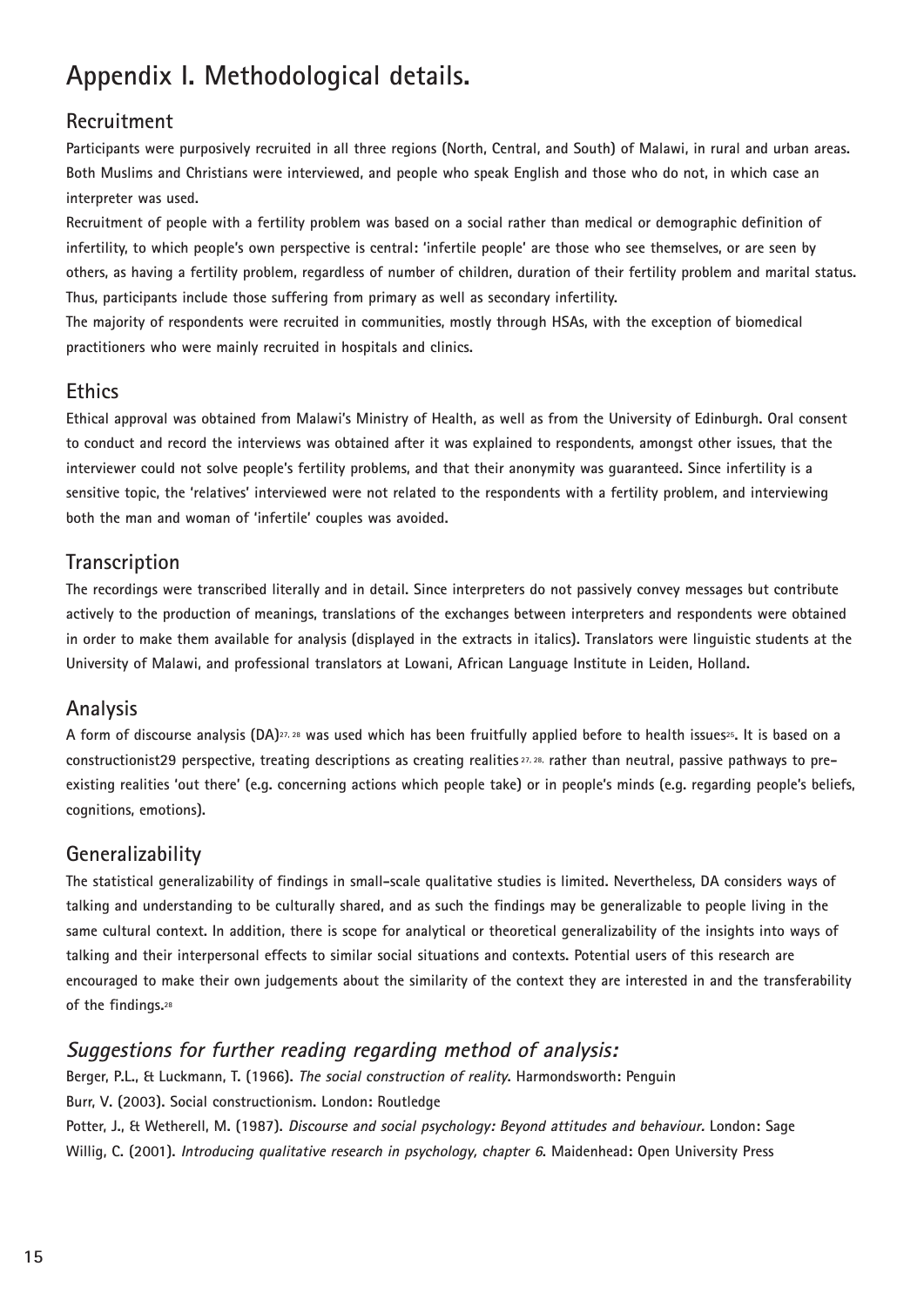# **Appendix II. Examples of identified ways of talking**

| Transcription notation                   |                                                                                                  |  |  |
|------------------------------------------|--------------------------------------------------------------------------------------------------|--|--|
| (word)                                   | Words in brackets indicates that speech is unclear                                               |  |  |
|                                          | Inaudible speech                                                                                 |  |  |
|                                          | Exclamation marks indicate an animated or emphatic tone                                          |  |  |
| <u>under</u>                             | Underlining indicates emphasis                                                                   |  |  |
| ((brother ))                             | Additional commentary is put in double brackets.                                                 |  |  |
| [his]                                    | When context suggests that the 'wrong' gender is used, correct gender is put in square brackets. |  |  |
| Text in <i>italics</i> is a translation. |                                                                                                  |  |  |
|                                          | 'R' stands for respondent, 'I' for interviewer, 'T' for interpreter/translator                   |  |  |

# **I. Playing down responsibility for polygamy and extramarital affairs.**

#### **Extract 1.1** Interview 48, relative

- 54. R And if African doctors fail then it is up to the man, if he feels it is not his fault -
- 55. I Uhu
- 56. R then you look for an alternative.
- 57. I Like, what kind of alternative might he look for?
- 58. R You need children. In our context, in our eh cultural beliefs, if you marry have no
- 59. children then you are unfortunate, very unfortunate.
- ((respondent mentions several problems of not having children))
- 67. R So, if I've a alternative, what alternative can you have, if you love your wife you cannot
- 68. divorce,
- 69. I Uhu
- 70. R automatically you will marry another wife.
- 71. I Uhu
- 72. R So you automatically become a polygamist.

**Extract 1.2** Interview 10, biomedic. ((respondent has mentioned just before that 'before a year' a man has already gone somewhere to test his fertility, and stated that 'people prefer a man in the family (if) fertility can be proved.))

- 541. R Normally in a tradition, they give you maybe up to eh three months.
- 542. I Hmhm
- 543. R Suppose eh people
- 544. I Three months!
- 545. R People are married today
- 546. I Hmhm haha
- 547. R They expect by three months ((smiley voice)) the woman hehehe he [she]
- 548. has to be impregnated.
- 549. I Yah, yah
- 550. R Yeah.
- 551. I Hmhm
- 552. R Well, this couple stays for three months, nothing happens.
- 553. I Hmhm
- 554. R Then it goes maybe to what age, nothing happens. Now. When
- 555. it comes to three years. This time, a man must go to another woman.
- 556. I Hmhm

((some lines omitted in which the respondent explains that when a man has a child with another woman 'the family becomes shaken')

- 572. R Yeah. So (in)fertility in Malawi, the common cause of marriage
- 573. break ah- breakdown and divorces.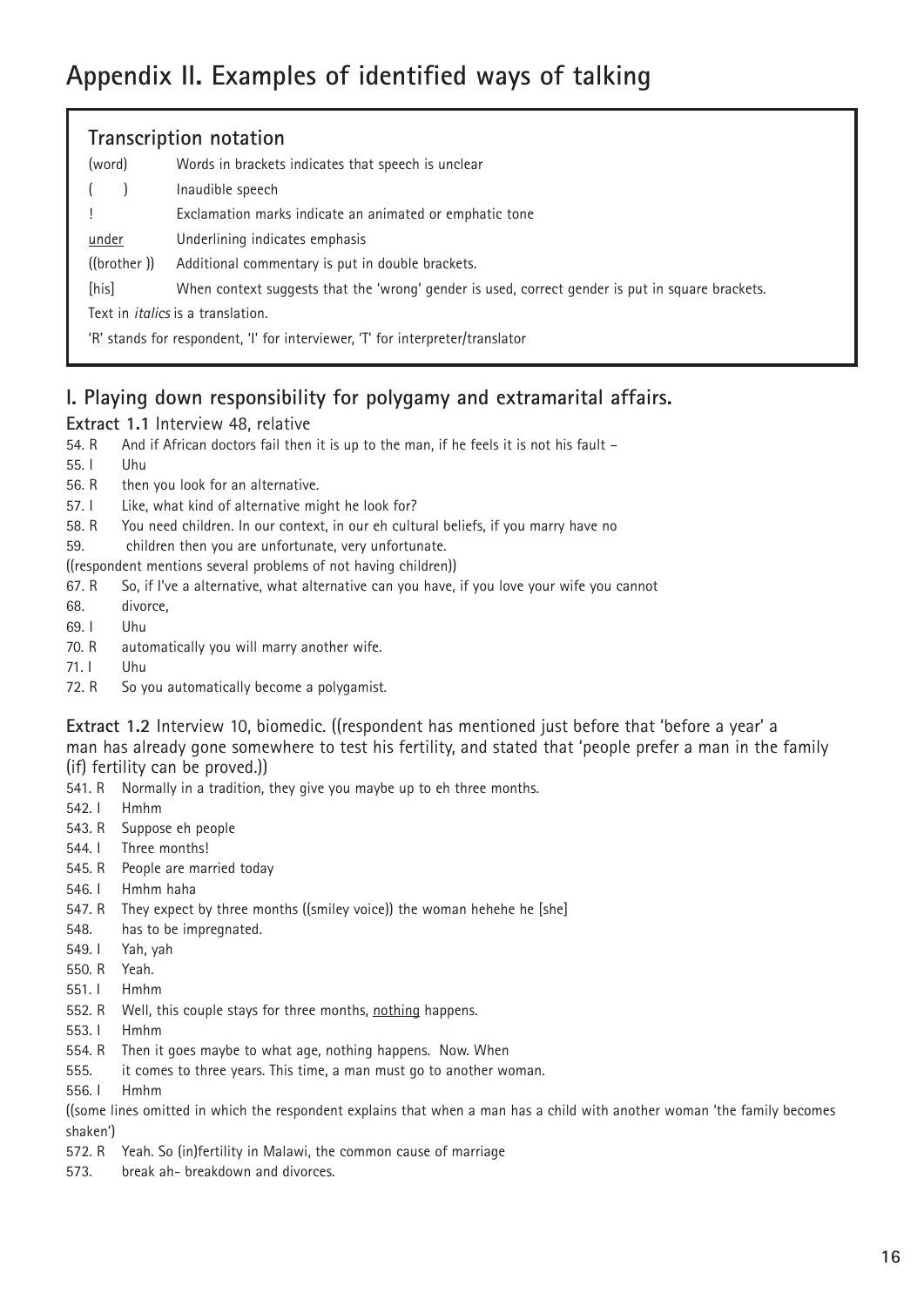#### **Extract 1:3** Interview 35, relative

- 120. I I see. And you say eh previous- previously it used to be common that then the brother
- 121. would for example sleep with the wife.
- 122. R Yes, it's the culture.
- 123. I Uhu
- 124. R In some places, I understand, they might still be doing it.
- 125. I Uhu
- 126. R Let's say a husband is out for the country for a period so they are afraid that the wife 127. may misbehave.
- 128. I Uhu
- 129. R So they ask the young brother.
- ((some lines omitted))
- 139. R So it's the culture, there's nothing wrong with that.
- 140. I Yah.

### **II. Not blaming others for relationship troubles**

#### **Extract 2:1** Interview 28, woman

- 173. I Okay, I see. Yeah. And if you ehm walk around here in the
- 174. neighbourhood in ((name town)). Ehm how how do you feel do you
- 175. think about , does this issue bother you that you don't have children if you deal
- 176. with others here, in the community.
- 177. R Yes some- sometimes I get it (bored) and I feel shy.
- 178. I Hmhm
- 179. R To be among, among women those who have children.
- 180. I Okay
- 181. R Yes,
- 182. I Yah.
- 183. R eh but they don't laugh at me. But ah myself, I feel.
- 184. I Yah
- 185. R ah
- 186. I Okay
- 187. R Yes.

#### **Extract 2:2** Interview 35, relative

- 668. I Okay. And ehm, any other relationships which were also affected do you think by this
- 669. fact that he couldn't produce children?
- 670. R Eh, yah even friends,
- 671. I uhu
- 672. R yes, even friends. Because I said we are three, (we are two) my my my child is now in
- 673. standard one or my child now is ten years old, we started discussing. Ah but, (he) is
- 674. very clever, he has nothing to talk about. So( ) whenever I'm in companies of
- 675. those boys or those men they always talk about their children,
- 676. I Uhu
- 677. R so I'm no longer going to, be in their company. You see.
- 678. I O:kay
- 679. R Definitely, it means that relation has been affected.
- 680. I Okay, so people e- like your [relative] might cut themselves off a bit from their friends
- 681. R Yes
- 682. I because they don't really, can't talk about the same issues.
- 683. R It's not that those people will be avoiding you, but it's you who would be (.) avoiding 684. them
- 685. I Okay I see.
- 686. R because you don't have much in? Common.
- 687. I Yah, okay.
- 688. R Yes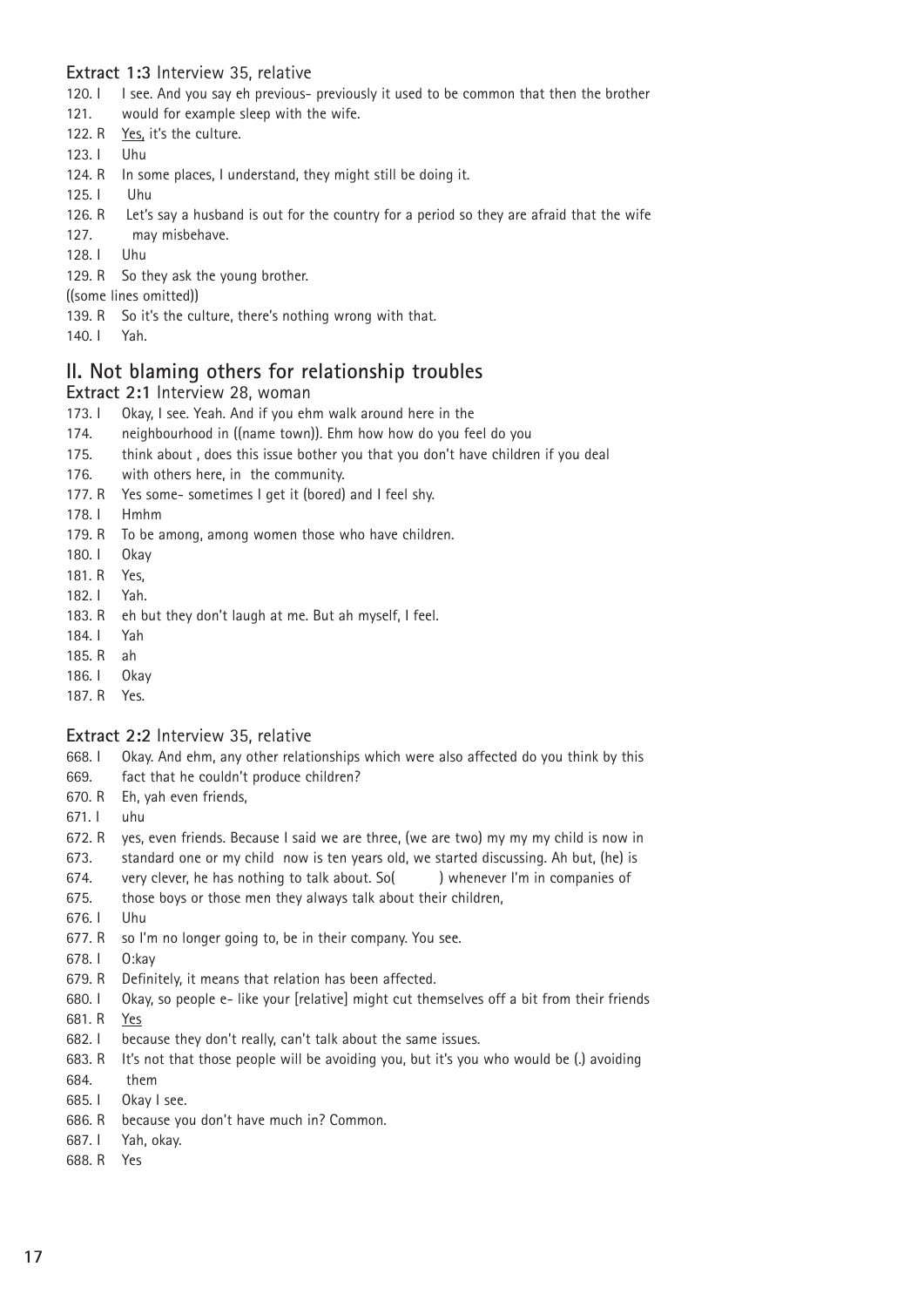# **III. 'I really tried hard': Normative demands to take action**

**Extract 3.1** Interview 53, woman

| 192. R<br>193.<br>194. |                                | May be this is a chance that you have<br>come, because of what happened the<br>other time I went again to the hospital. | Mwina uwuwu ndi mwayi mwabwera-<br>mu, chifukwa zimene zidachitika ulendo<br>wina ndidadzapitanso kuchipatala |
|------------------------|--------------------------------|-------------------------------------------------------------------------------------------------------------------------|---------------------------------------------------------------------------------------------------------------|
| 195.<br>196.R          |                                | I went to the hospital there, they told me                                                                              | Nditapita ku chipatala kuja adandiwuza                                                                        |
| 197.<br>198.           |                                | to bring (.) I really tried hard, so that<br>there is even a book there at the hospi-                                   | kuti mukabwere.(.) ine ndidayesetsa<br>ndithu, moti buku liliko kuchipatalako.                                |
| 199.<br>200.           |                                | tal. After giving [it] to me, they told me<br>to bring my husband, I told my husband,                                   | Adandipatsa ndithu kuti mukabwere ndi<br>banja lanu, kuwawuza banja lathuli                                   |
| 201.<br>202.           |                                | he refused. I told him, he refused! Ah (.)<br>ah (.)me, to the hospital, I went.                                        | kukana. Kuwawuza kukana! Ah. (.) ah (.)<br>ine ku chipatala, ndinapitaa.                                      |
| 203.                   |                                | Oho                                                                                                                     | Oho                                                                                                           |
| 204.                   |                                |                                                                                                                         |                                                                                                               |
| 205. T<br>206. T       | so he [she] went to            |                                                                                                                         |                                                                                                               |
| 207.                   | the hospital to explain        |                                                                                                                         |                                                                                                               |
| 208. l                 | H:mhm                          |                                                                                                                         |                                                                                                               |
| 209. T                 | And they asked her             |                                                                                                                         |                                                                                                               |
| 210.                   | to br- to take- to go          |                                                                                                                         |                                                                                                               |
| 211.<br>212.1          | with the husband.<br>Yah.      |                                                                                                                         |                                                                                                               |
| 213. T                 | So when she came               |                                                                                                                         |                                                                                                               |
| 214.                   | back she told the              |                                                                                                                         |                                                                                                               |
| 215.                   | husband, the                   |                                                                                                                         |                                                                                                               |
| 216.                   | husband didn't take            |                                                                                                                         |                                                                                                               |
| 217.<br>218. l         | it seriously.<br>Hmhm.         |                                                                                                                         |                                                                                                               |
| 219. T                 | She told she never             |                                                                                                                         |                                                                                                               |
| 220.                   | went back to the               |                                                                                                                         |                                                                                                               |
| 221.                   | hospital.                      |                                                                                                                         |                                                                                                               |
| 222.1                  | Okay                           |                                                                                                                         |                                                                                                               |
| 224. R<br>225.         |                                | Upon telling him, he has refused to go.<br>That time there was Mr.Banda, he                                             | Kuwawuza kuti tipite kukana. Nthawi ija<br>kunali a Banda kuti tipite ku chipatala,                           |
| 226.                   |                                | refused to go to the hospital, this hus-                                                                                | ai ndithu abambowa kumakana kuti                                                                              |
| 227.                   |                                | band refusing to go for a test for them to                                                                              | akatiyese akawone chikuchitika ndi                                                                            |
| 228.                   |                                | see what is happening in our bodies.                                                                                    | chiyani m'nthupimu. Mwina pena pake                                                                           |
| 229.                   |                                | Sometimes, I have sharp pains in my                                                                                     | ine m'mimbamu mmandipota, kupota,                                                                             |
| 230.<br>231.           |                                | stomach, sharp pain, the strength of<br>wanting what? To give birth. So I do not                                        | mphamvu yofuna kutani? Kubereka.<br>Ndiye sindidziwa kuti chimatika                                           |
| 232.                   |                                | know what is happening.                                                                                                 | ndichiyani.                                                                                                   |
| 233.                   |                                |                                                                                                                         |                                                                                                               |
| 234.                   |                                |                                                                                                                         |                                                                                                               |
| 235.<br>236. T         | So until now, he has           |                                                                                                                         |                                                                                                               |
| 237.                   | not accepted to go to          |                                                                                                                         |                                                                                                               |
| 238.                   | the hospital to see the        |                                                                                                                         |                                                                                                               |
| 239.1                  | hmhm                           |                                                                                                                         |                                                                                                               |
| 240.T                  | doctor, so it happens          |                                                                                                                         |                                                                                                               |
| 241.                   | that sometimes she has         |                                                                                                                         |                                                                                                               |
| 242.<br>243.           | abdominal pain<br>intensively, |                                                                                                                         |                                                                                                               |
| 244. l                 | Hmhm                           |                                                                                                                         |                                                                                                               |
| 245.T                  | Eh but eh it continues         |                                                                                                                         |                                                                                                               |

<sup>3</sup> Pseudonym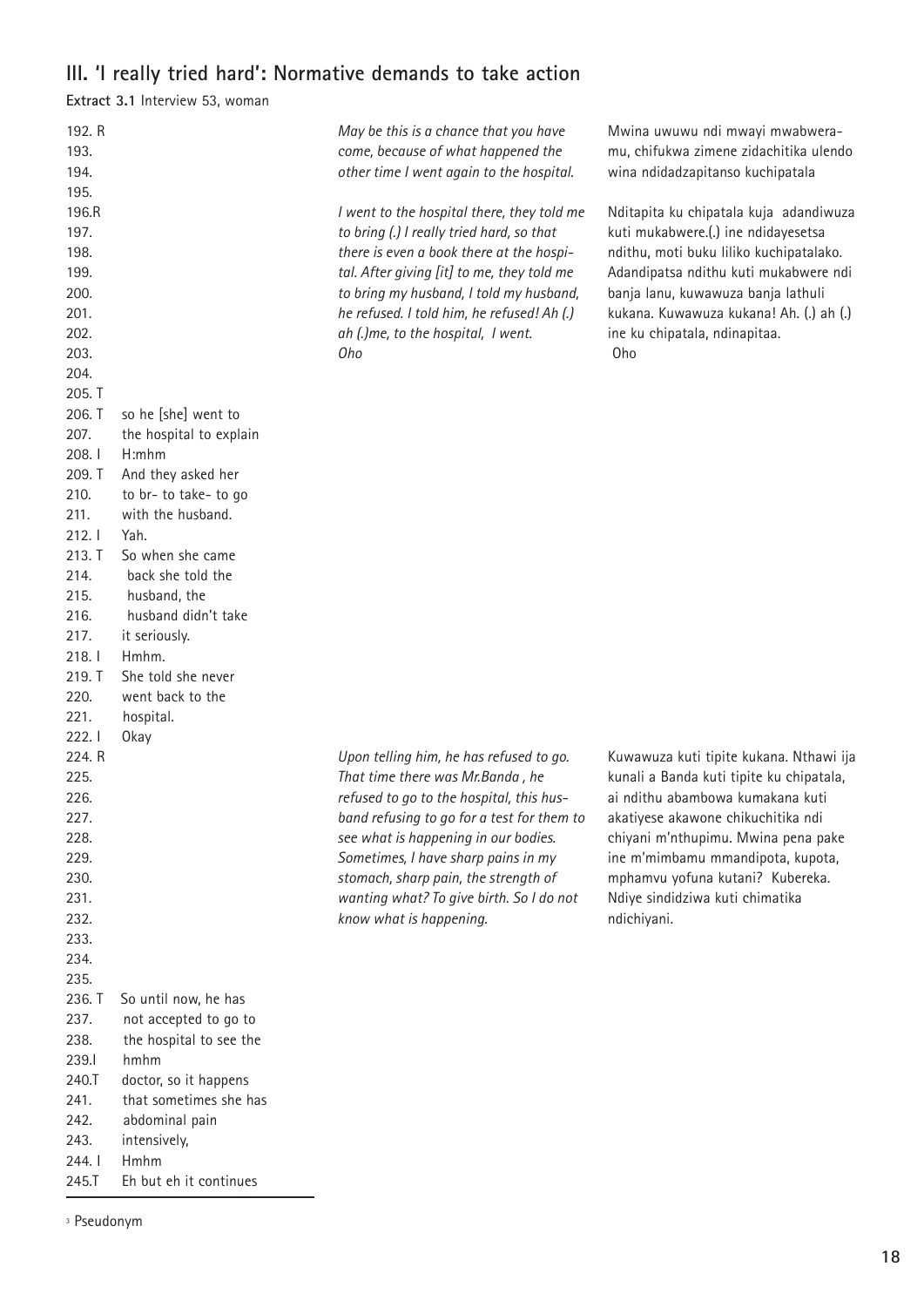#### **Extract 3.2** Interview 12, woman

| 1136. l | Okay, yah, so what did you         |                                             |                                         |
|---------|------------------------------------|---------------------------------------------|-----------------------------------------|
| 1137.   | do to solve your problem?          |                                             |                                         |
| 1138. T |                                    | And what did you do to solve the            | Ndiye munapanga chiani mutafuna kuti    |
| 1139.   |                                    | problem? I looked for some medicine and     | vutolo lithe?                           |
| 1140. R |                                    | while taking the medicine, I got money      | Ineyo tinakafuna mankhwala, tiri pakati |
| 1141.   |                                    | to take us to the hospital. We wanted to    | pakudya mankhwala ajandimmene ndi-      |
| 1142.   |                                    | go to the private hospital because I have   | napeza ndalama kuti tipite kuchipata-   |
| 1143.   |                                    | been to the government hospital but         | lako. Timafuna                          |
| 1144.   |                                    | they were just doing other things and       | chipatala cholipira chifukwa chikakhala |
| 1145.   |                                    | ignoring me. The first time, we visited the | chipatala chakuboma ndinazapita koma    |
| 1146.   |                                    | hospital, they only                         | akungondizengereza.                     |
| 1147.   |                                    | examined my husband's sperms.               | Titapita ulendo oyamba anangotenga      |
| 1148.   |                                    | Now, they told me that 'you too are         | mphamvu ya bamboyo ndikuyeza            |
| 1149.   |                                    | required to go (so that) they are going to  | Tsopano anandiuza kuti inunso ndiofu-   |
| 1150.   |                                    | test you so that we may see that your       | nika mupite akakuyeze- ni kuti tione    |
| 1151.   |                                    | problem which makes you fail to give        | kuti vuto lanu likulepheretsa kubereka  |
| 1152.   |                                    | birth is what! And after going there the    | ndi chiani. Ndiye kupita kuja adokotala |
| 1153.   |                                    | doctor sent me away, saying 'No, go         | ati 'iyayi tiyeni pitani mwakalamba     |
| 1154.   |                                    | back, you are old, don't come again, go.    | musabwerere pitani'. Basi               |
| 1155.   |                                    | So we just returned home. When we           | tinangobwerako, kubwera kuno tiri iayi  |
| 1156.   |                                    | came back we said no it is better we get    | kuli bwino tipeze ndalama tipite        |
| 1157.   |                                    | money for us to go to a private hospital.   | chipatala cholipira ndi mmene ndalama   |
| 1158.   |                                    | When we got the money another               | tinazipeza kugwanso vuto lina ndalama   |
| 1159.   |                                    | problem came in and we spent it on that.    | zija tinaononga koma tinafuna kuti tip- |
| 1160.   |                                    | But we wanted to go to the private          | ite mwenzi                              |
| 1161.   |                                    | hospital within the next month.             | wa mawa.                                |
| 1162.   |                                    |                                             |                                         |
| 1164.   |                                    |                                             |                                         |
| 1165.   |                                    |                                             |                                         |
| 1166.   |                                    |                                             |                                         |
| 1167.   |                                    |                                             |                                         |
| 1168.   |                                    |                                             |                                         |
| 1169.   |                                    |                                             |                                         |
| 1170.   |                                    |                                             |                                         |
| 1171.   |                                    |                                             |                                         |
| 1172.   |                                    |                                             |                                         |
| 1173.   |                                    |                                             |                                         |
| 1174.   |                                    |                                             |                                         |
| 1175. T | Hmhm she's saying that             |                                             |                                         |
|         | 1176. they went to the traditional |                                             |                                         |
|         | 1177. healers and they gave some   |                                             |                                         |
|         | 1178. medicine, and when they      |                                             |                                         |

1179. nothing happened. And they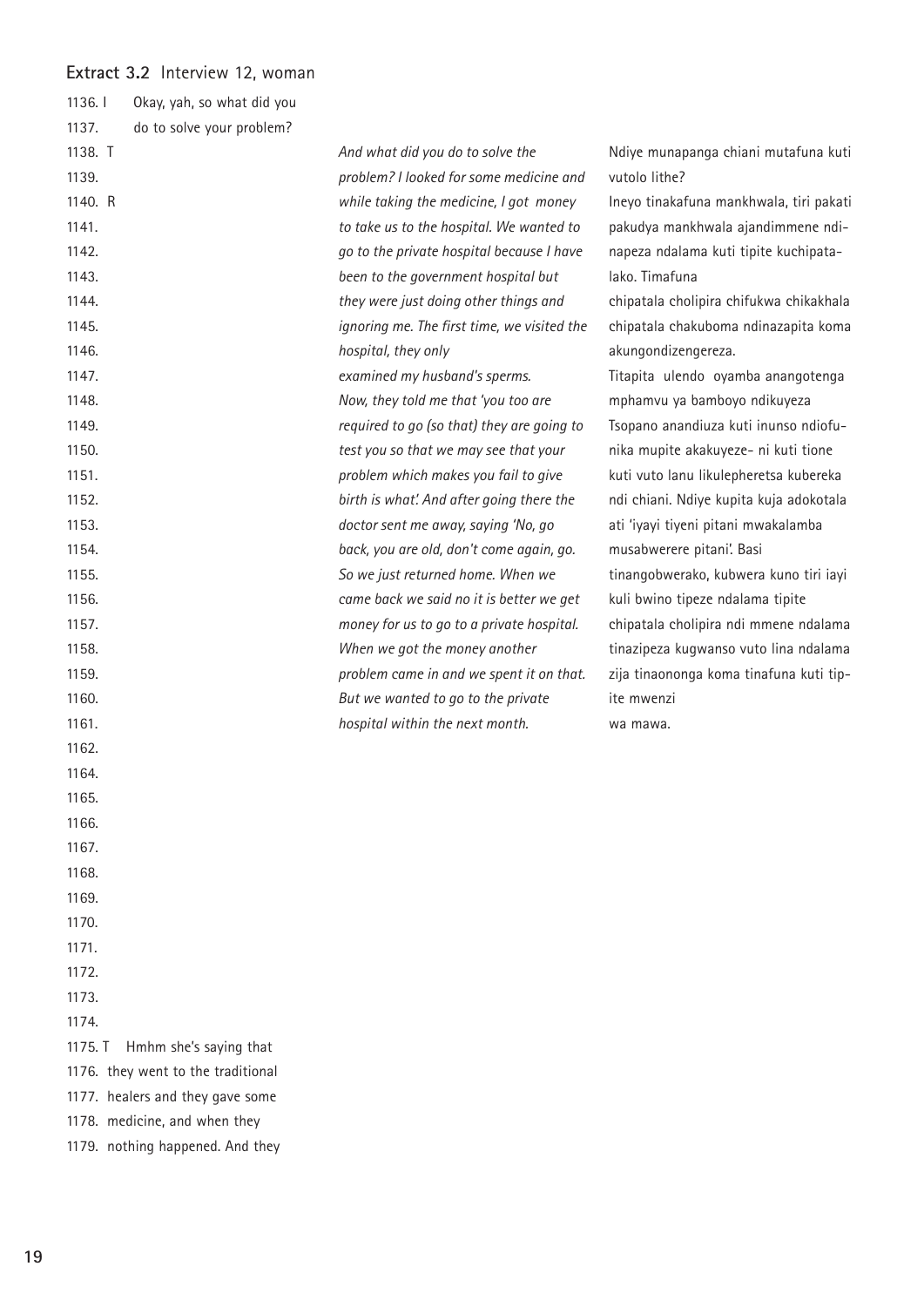- 1180. went to the hospital and the
- 1181. doctor told them that to, he
- 1182. she told
- ((end of tape, part missing))
- 1181. I And they should collect
- 1182. sperm
- 1183. T Yah, yah, so when they went
- 1184. to the hospital they they they
- 1185. checked the sperm at
- 1186. government hospital.
- 1187. I Hmhm
- 1188. T So, they chased him [her]
- 1189. away, saying that ah you're
- 1190. old, you can't even manage
- 1191. to have a kid.
- 1192. I The husband, or; they
- 1193. they they chased the
- 1194. husband away?
- 1195. T Yeah, both of them, so
- 1196. they wanted to go to a
- 1197. private hospital, so that
- 1198. they can help them.
- 1199. I Oho, oh.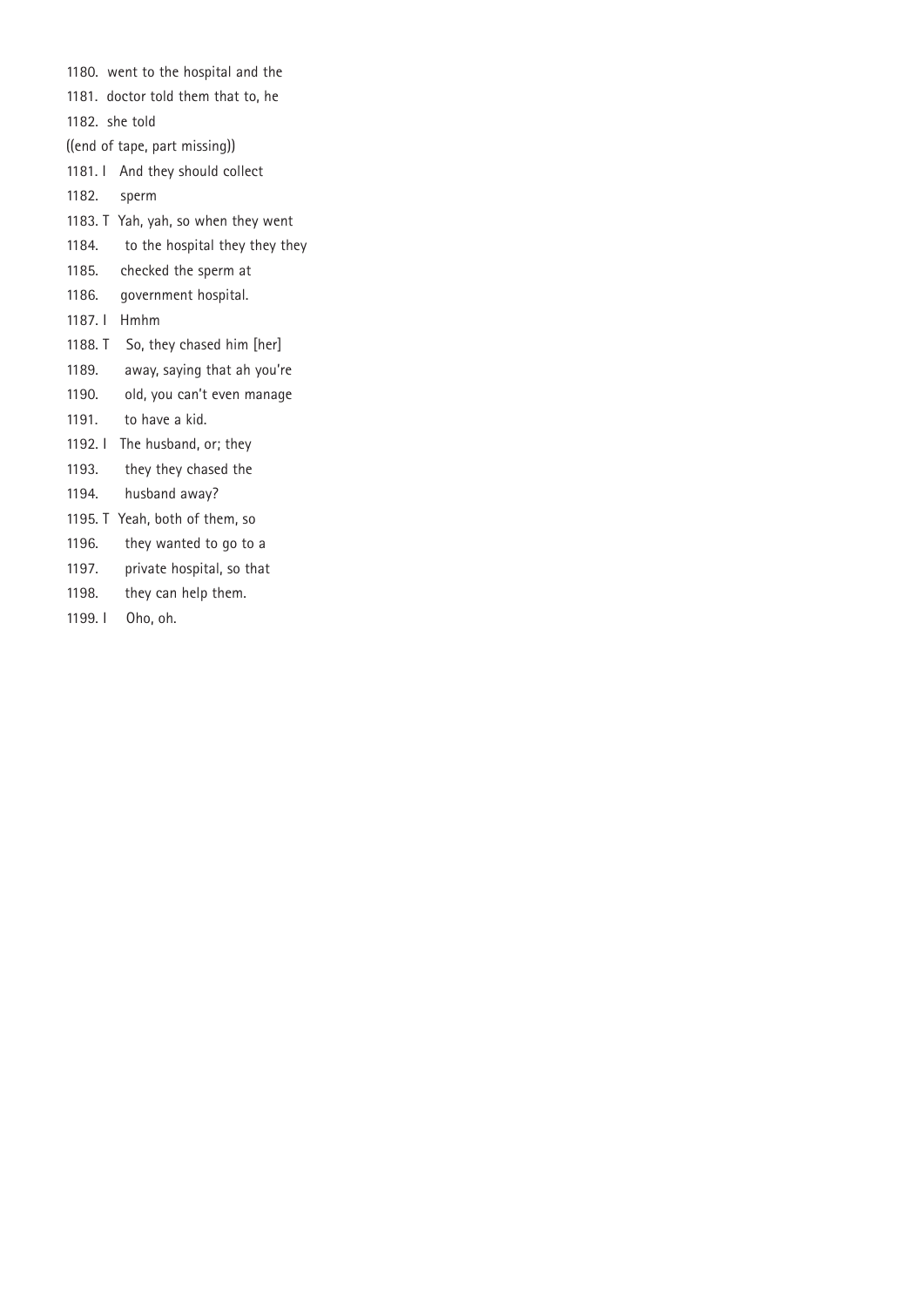### **IV. Practitioners portraying themselves as successful and competent.**

**Extract 4: 1** Interview 38, indigenous healer

| 108.1    | Cause do you also                        |                                             |                                      |
|----------|------------------------------------------|---------------------------------------------|--------------------------------------|
| 109.     | have medicines to help                   |                                             |                                      |
| 110.     | the man if he has a                      |                                             |                                      |
| 111.     | problem?                                 |                                             |                                      |
| $112.$ T |                                          | She is saying do you have medicine if a     | Wakuti kasi muli nayoso mankhwala ya |
| 113.     |                                          | man is, has this problem?                   | mwanalume kuti usange wawe           |
| 114.     |                                          | Hmm                                         | wanaproblem iyo Hmm                  |
| 115.R    |                                          |                                             |                                      |
| 116. T   | Yes, she has the such                    |                                             |                                      |
| 117.     | (medicines).                             |                                             |                                      |
| 118. R   |                                          | I use pounded herbs, they are usually 3,    | Nkhuyesa wakupula makuni ya-kuwapo   |
| 119.     |                                          | after pounding this tree, then I sieve very | yalinga yatatu sopara napula makuni  |
| 120.     |                                          | well and tell him to put in tea, to put in  | yala mbwenu nkhusefa makola nkhuti   |
| 121.     |                                          | tea, as he goes to sleep he is supposed to  | waka- thire mu tea para wakuthira mu |
| 122.     |                                          | eat a little roasted maize. One week,       | tea para wagonenge wakwenera kurya   |
| 123.     |                                          | that's it, he will be on the road. Yes!     | tuvingoma twakukazinga tuchoko. One  |
| 124.     |                                          |                                             | week basi walipa- msewu. Eeh!        |
| 125.     |                                          |                                             |                                      |
| 126.     |                                          |                                             |                                      |
| 127. T   | Okay. She says,                          |                                             |                                      |
| 128.     | she takes two or three                   |                                             |                                      |
| 129.     | herbs the she pounds                     |                                             |                                      |
| 130.     | those into flower like                   |                                             |                                      |
| 131.     | then she advises that                    |                                             |                                      |
| 132.     | man to take a little                     |                                             |                                      |
| 133.     | flower and put it into                   |                                             |                                      |
| 134.     | tea so that whenever                     |                                             |                                      |
| 135.     | she tastes that tea it                   |                                             |                                      |
| 136.     | goes straight and                        |                                             |                                      |
| 137.     | possibly within a                        |                                             |                                      |
| 138.     | week or two then he's                    |                                             |                                      |
| 139.     | assisted.                                |                                             |                                      |
| 140.1    | Okay. Oh, that's quite                   |                                             |                                      |
| 141.     | quickly. Yah.                            |                                             |                                      |
| 142. T   | Hhuhu                                    |                                             |                                      |
| 143.1    | Okay.                                    |                                             |                                      |
|          | ((respondent gets up and walks to a pile |                                             |                                      |
|          | of dried roots in the room))             |                                             |                                      |
| 146.     | R                                        | Here are the herbs                          | Munkhwala wake ndi uwu.              |
|          |                                          |                                             |                                      |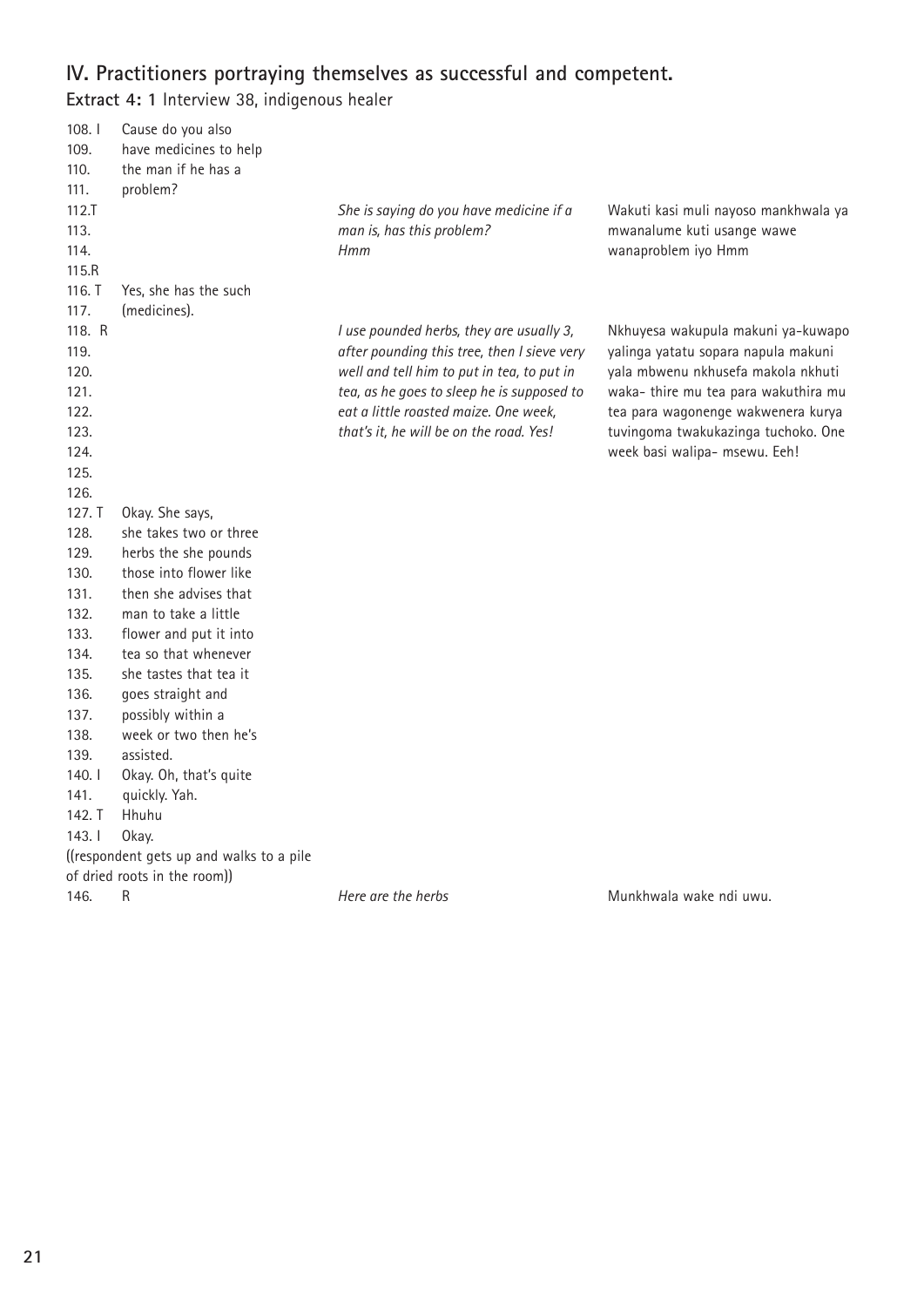#### **Extract 4: 3** Interview 62 biomedic.

- 417. I I was wondering what, infertility is that from your perspective very difficult to treat or
- 418. good to treat?
- 419. R It's easy.
- 420. I It's easy.
- 421. R It's easy.
- 422. I To treat.
- 423. R Because you depend on first of all examining the woman or the client,
- 424. whoever it is, examine urine, stool, blood for VDRL, and then you can
- 425. decide from there. But if at all he really obeys the rules of medicine, there
- 426. will be no problem. No problem. Because they usually, they get
- 427. infected. After the infection you want to clear the infection away, but they will mix.
- 428. You see that's where we get the problem. They will get the medicine okay from the
- 429. hospital but when they go home they will try the herbalist. So they cannot go well if
- 430. they mix this and that.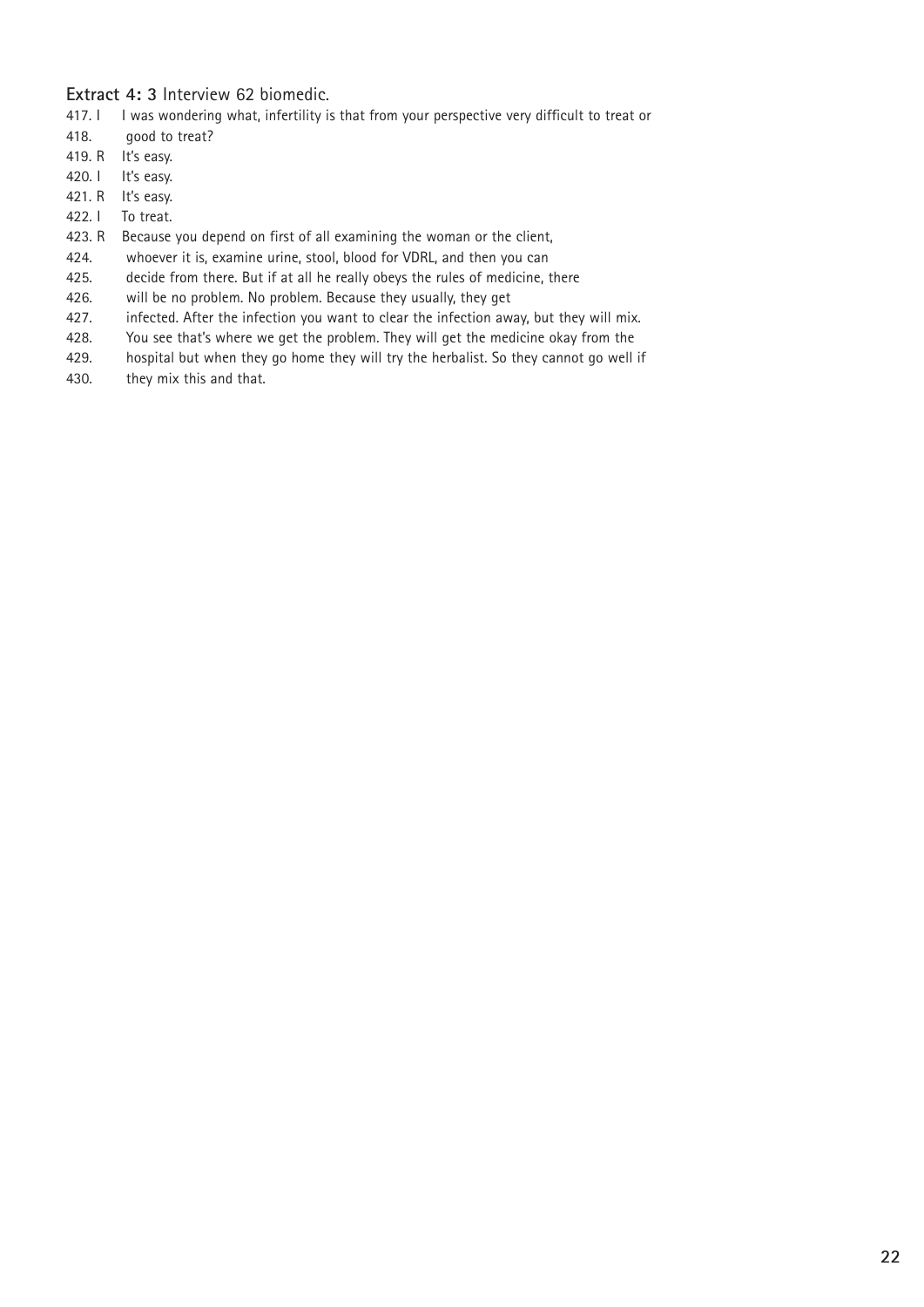# **Appendix III. Examples of alternative ways of talking**

**I.Minimizing choice and responsibility for polygamy and extramarital affairs. Extract 1.4** Interview 12, woman

| 63.   | Ehm:, can you     |                                          |                |
|-------|-------------------|------------------------------------------|----------------|
| 64.   | explain to me why |                                          |                |
| 65.   | you would like to |                                          |                |
| 66.   | have children?    |                                          |                |
| 67. T |                   | How can you explain to her if it so      | Mungawalon     |
| 68.   |                   | happened that you have children?         | zitachitika zo |
| 69. R |                   | I will be very happy                     | Ndizakala os   |
| 70. T |                   | Okay                                     | Okay           |
| 71. R |                   | Because my marriage nearly broke         | Chifukwa bar   |
| 72.   |                   | because of not having a child. But       | kutha chifuk   |
| 73.   |                   | because I am a strong Christian and also | Koma chifuk    |
| 74.   |                   | the church has been talking to us        | kwambiri ndi   |
| 75.   |                   | encouraging us then the husband was      | kutcharichi, ı |
| 76.   |                   | talked to and encouraged, saying that    | amuna aja ar   |
| 77.   |                   | marriage is not about children, no, be   | banja simwa    |
| 78.   |                   | strong, yes, maybe with God's grace you  | mwina mwad     |
| 79.   |                   | may get a child later on.                | mudzakhonza    |
| 80.   |                   |                                          | kumbuyo kwa    |

ngosolere bwanji kuti oti mukhale ndi ana. angalala kwambiri

nja langa limafuna wa chopanda mwana. wa cha kupemphera ikulimbikitsidwa ndiye anakhala ngati nawalimbitsa kuti, iyayi, na iyayi piriranibe ee chisomo chamulungu a kupeza mphatsomwina ake mwina mutakalamba eetu.

#### **Extract 1.5** Interview 28, woman

|        | 174. I For you that would not be an option to also (.) try to look for other men     |
|--------|--------------------------------------------------------------------------------------|
| 175.   | maybe.                                                                               |
|        | 176. R No, I've never tried because I'm af- I don't feel free hhu                    |
| 177.1  | hmhm                                                                                 |
|        | 178. R because I'm afraid                                                            |
| 179. l | okav                                                                                 |
|        | 180. R eeh I'm afraid, not afraid of him but eh (.) maybe if I try to look for other |
| 181.   | men I will get s- incurable diseases, so it's not good.                              |